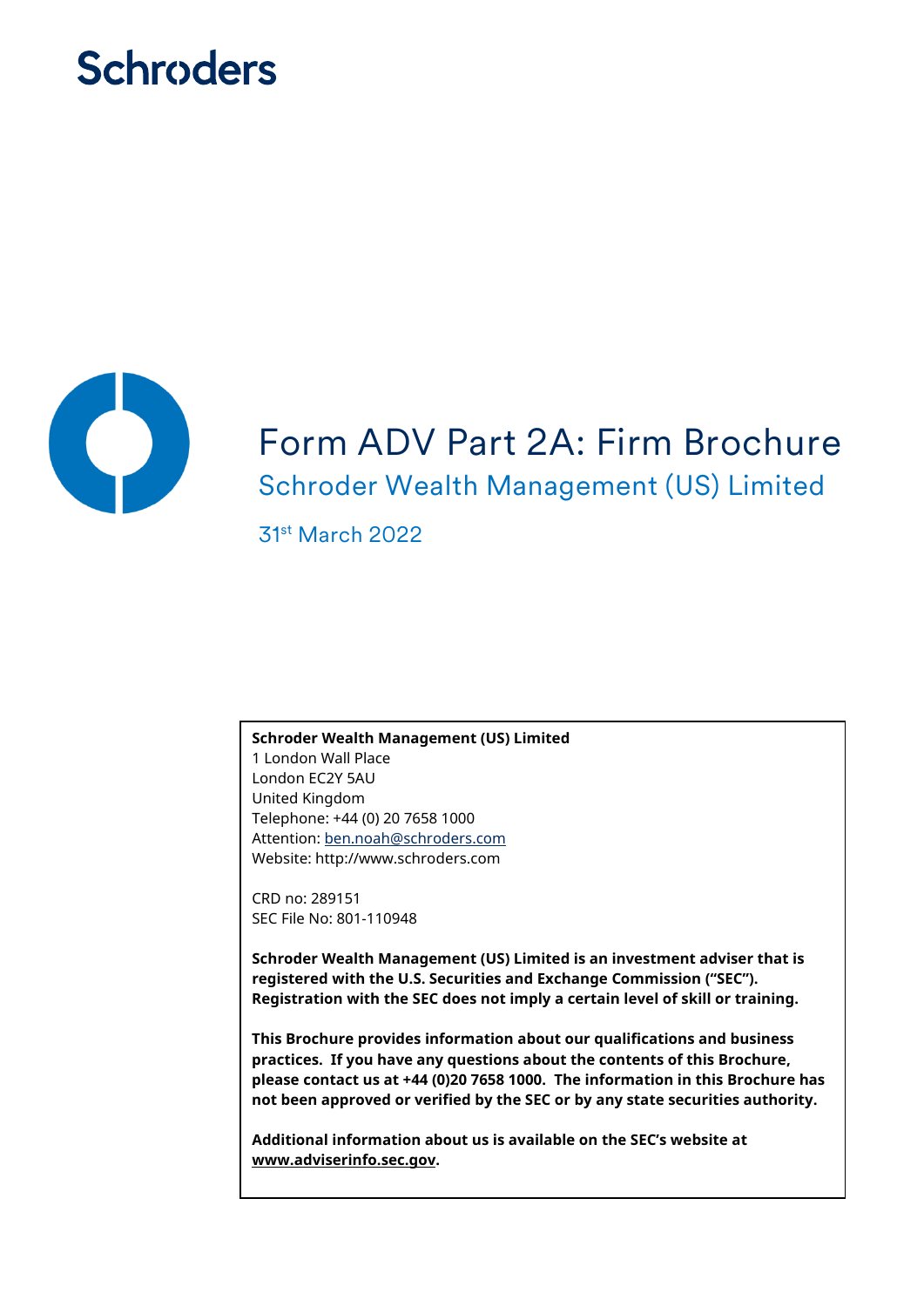## <span id="page-1-0"></span>**Section 2 Material Changes**

This Brochure is our annual amendment. We disclosed the following material change since the previous annual review of this Brochure dated 31st March 2021:

We have no material changes to report.

In future filings, this section of the Brochure will address those material changes that have been added since the most recent delivery to clients and posting of this document on the SEC's public disclosure website ("IAPD"), [www.adviserinfo.sec.gov.](http://www.adviserinfo.sec.gov/)

If you would like a copy of this Brochure, you may download it from IAPD or contact us, details noted above.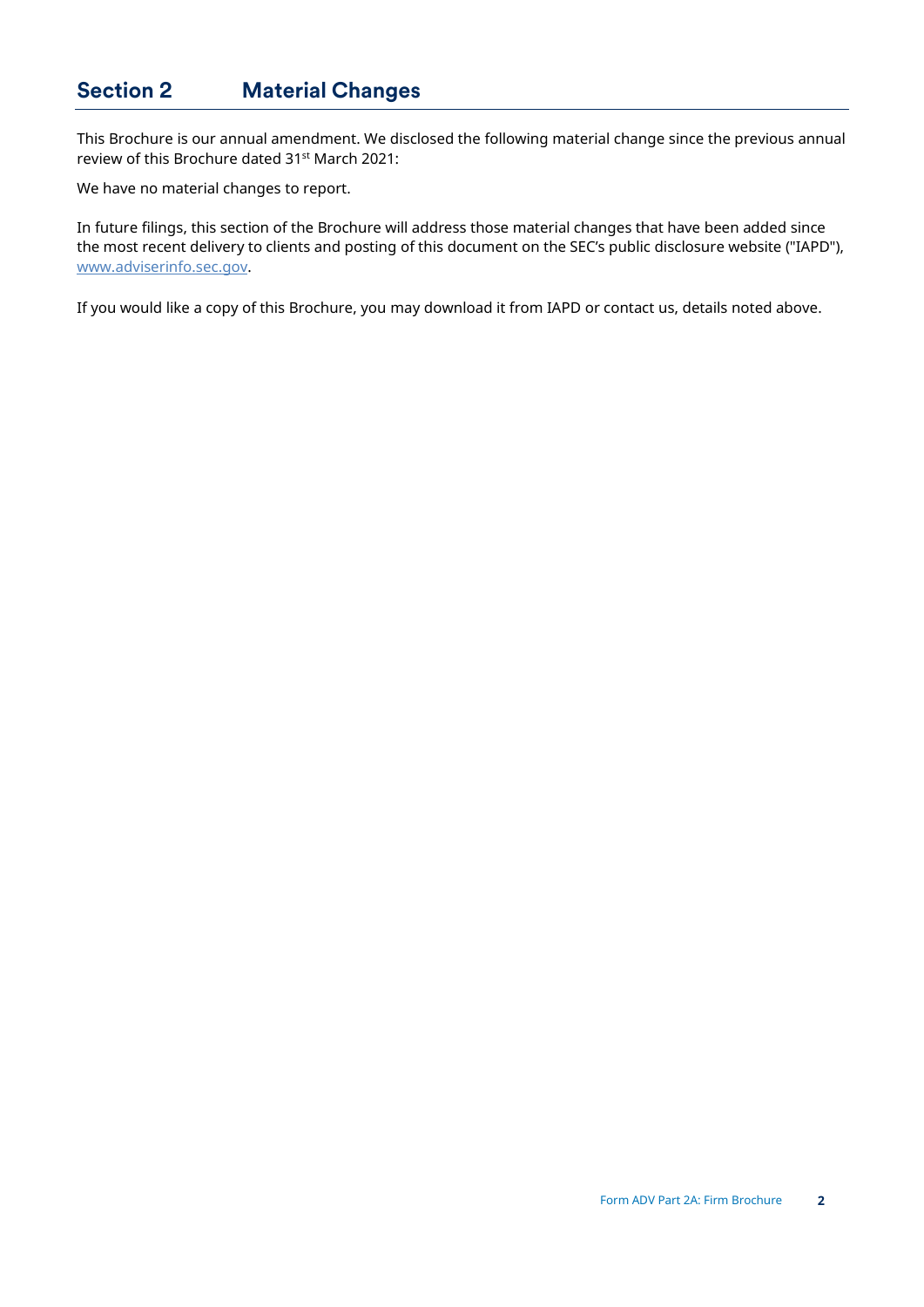#### **Section 3 Contents**

<span id="page-2-0"></span>

| <b>Section 2</b>  |                                                                              |  |
|-------------------|------------------------------------------------------------------------------|--|
| <b>Section 3</b>  |                                                                              |  |
| <b>Section 4</b>  |                                                                              |  |
| <b>Section 5</b>  |                                                                              |  |
| <b>Section 6</b>  |                                                                              |  |
| <b>Section 7</b>  |                                                                              |  |
| <b>Section 8</b>  |                                                                              |  |
| <b>Section 9</b>  |                                                                              |  |
| <b>Section 10</b> |                                                                              |  |
| <b>Section 11</b> | Code of Ethics, Participation in Client Transactions and Personal Trading 18 |  |
| <b>Section 12</b> |                                                                              |  |
| <b>Section 13</b> |                                                                              |  |
| <b>Section 14</b> |                                                                              |  |
| <b>Section 15</b> |                                                                              |  |
| <b>Section 16</b> |                                                                              |  |
| <b>Section 17</b> |                                                                              |  |
| <b>Section 18</b> |                                                                              |  |
| <b>Section 19</b> |                                                                              |  |
|                   |                                                                              |  |
|                   |                                                                              |  |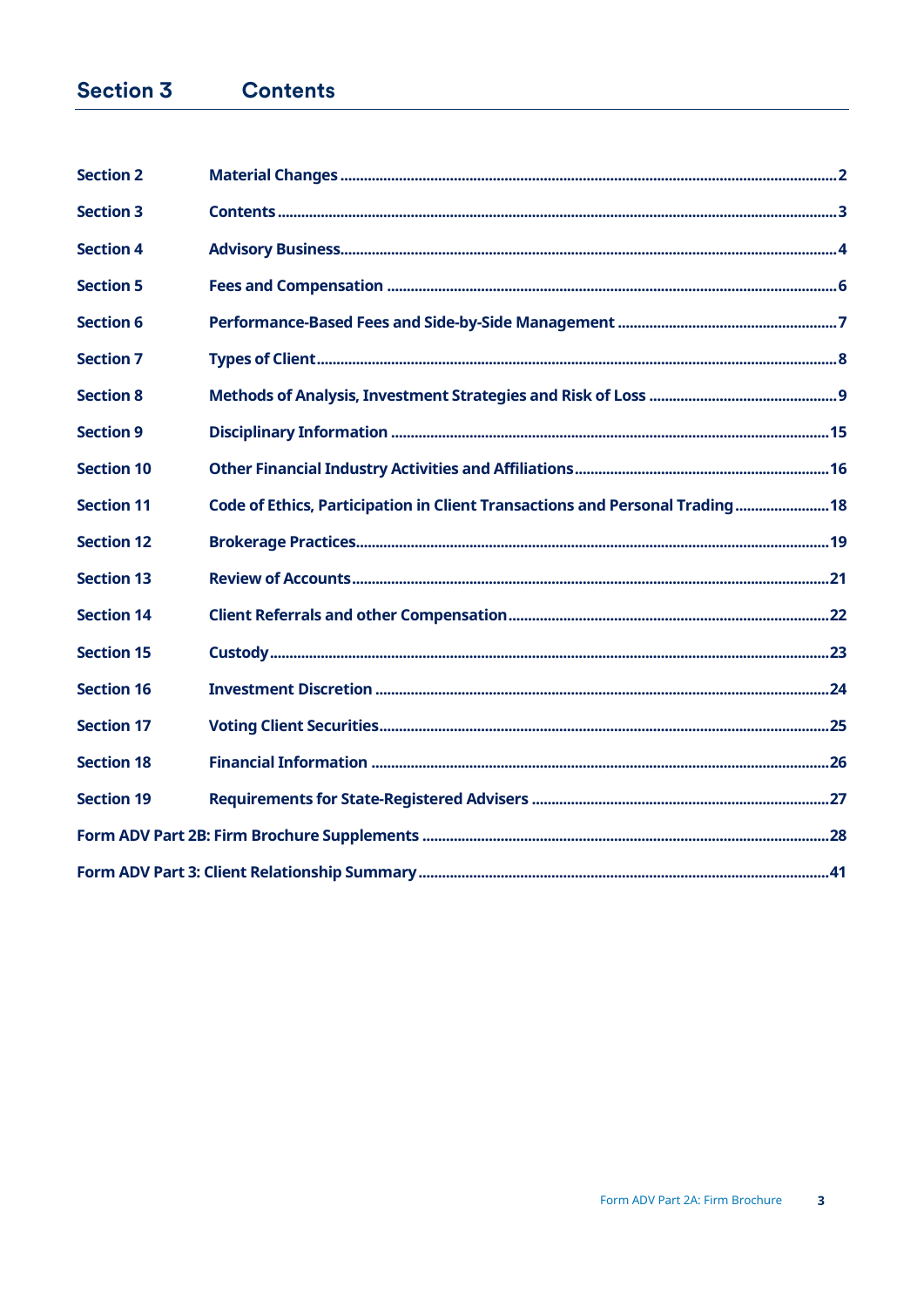## <span id="page-3-0"></span>**Section 4 Advisory Business**

#### **Who we are**

Schroder Wealth Management (US) Limited is a London-based subsidiary within the Schroders plc group of companies (the "Group"), operating within the Group's Wealth Management Division. We have provided investment advisory and management services since 11<sup>th</sup> September 2017. We are authorised and regulated by the UK Financial Conduct Authority pursuant to the UK Financial Services and Markets Act 2000. Our details can be found at [https://register.fca.org.uk/.](https://register.fca.org.uk/) We are registered as an Investment Adviser with the SEC under the U.S. Investment Advisers Act of 1940 ("Advisers Act"). As at 31<sup>st</sup> December 2021, we managed £493m (\$667m) in assets for our clients.

#### **Corporate Structure**

As a global investment manager, the Group are responsible for managing £731.6bn (approx. \$990 billion) of assets for clients. For over two centuries and more than seven generations, Schroders has grown and developed its expertise in tandem with its clients' needs and interests.



All entities are 100% held unless stated

#### **Types of Advisory Services**

We provide investment management services to a wide range of clients. This includes both:

- US residents who are attracted by the financial standing and reputation of London as a centre of excellence for global wealth management; and
- US taxpayers living in the UK.

We provide discretionary portfolio management services, as well as non-discretionary advisory services at a client's request. We advise on investments and manage portfolios only.

Our advice proposition is 'restricted', as the same advisers are able to offer both a "whole of market" solution or a much more limited solution for clients, depending on the service required. Additionally we do not advise on life, pension or derivative products. The scope, nature and risks of our specific services and the types and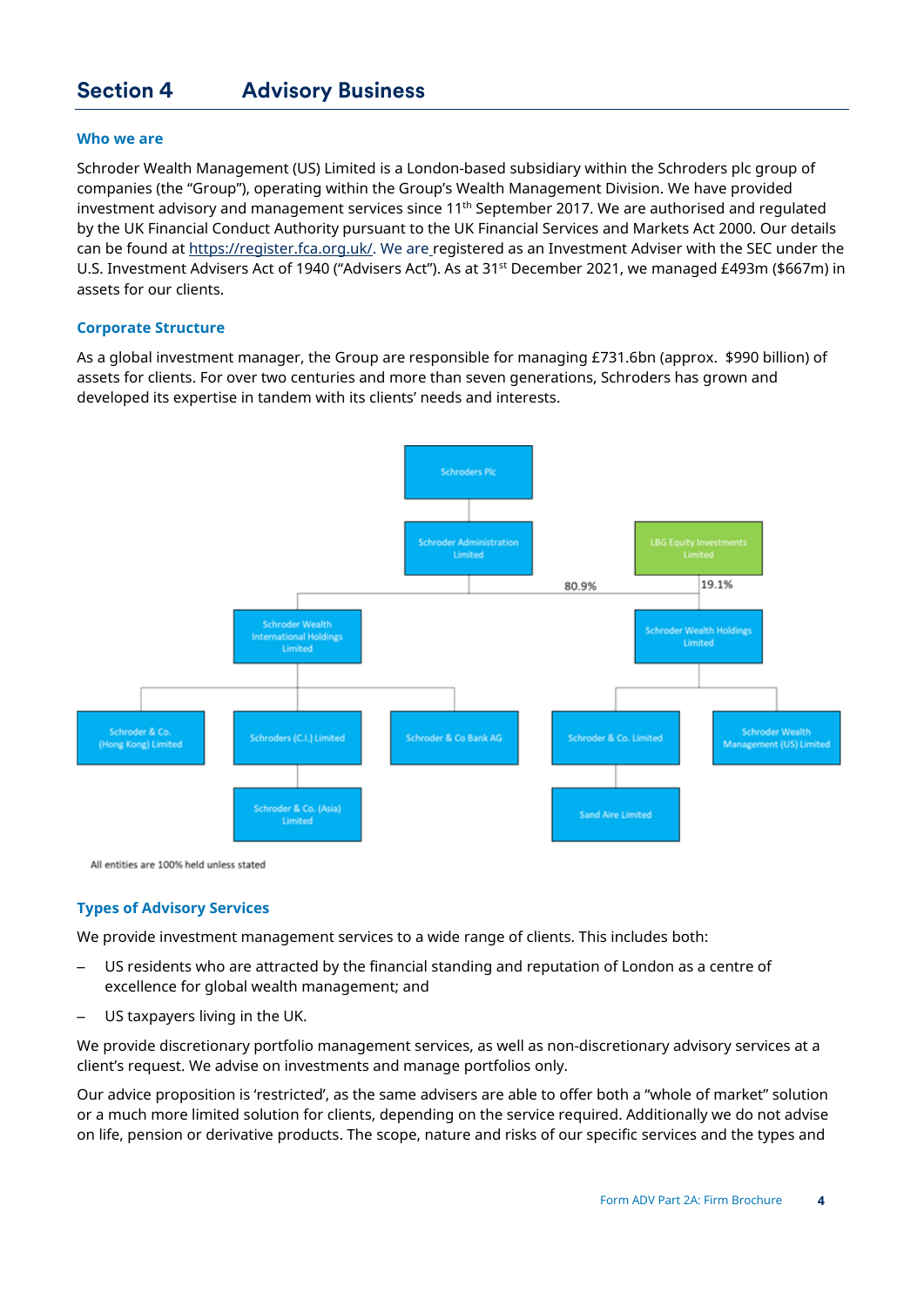range of financial instruments available are set out in detail in the Investment Mandate(s) we have in place with each client.

We seek to provide consistent, above-average returns over the long term by taking positions that reflect our specialist investment views of global markets, tailored to each client's particular profile, investment objectives, benchmark and risk tolerance.

Our clients include high net worth clients, including entrepreneurs, corporate directors, professionals and other wealthy individuals, as well as their trusts, charitable foundations and retirement plans.

We develop investment strategies to suit individual clients' risk profiles, investment preferences and investment objectives. Clients also appoint us to manage specialist mandates. We invest for clients or offer investment advice across a range of asset classes to ensure that client accounts are adequately diversified.

Our investment process combines in-house investment expertise in our key areas of specialization with a rigorous selection of suitable third-party managers including passive funds that specialize in investments in targeted geographic areas, including Asia and the United States or in specific sectors.

We do not engage in financing transactions for our clients.

#### **The UK Financial Services Compensation Scheme ("FSCS")**

We are covered by the FSCS. Clients may be entitled to compensation from the scheme if we cannot meet our obligations. This depends on the type of business and the circumstances of the claim. Most types of investment business are covered up to a maximum limit of £85,000. Further information is available from the FSCS. https://www.fscs.org.uk/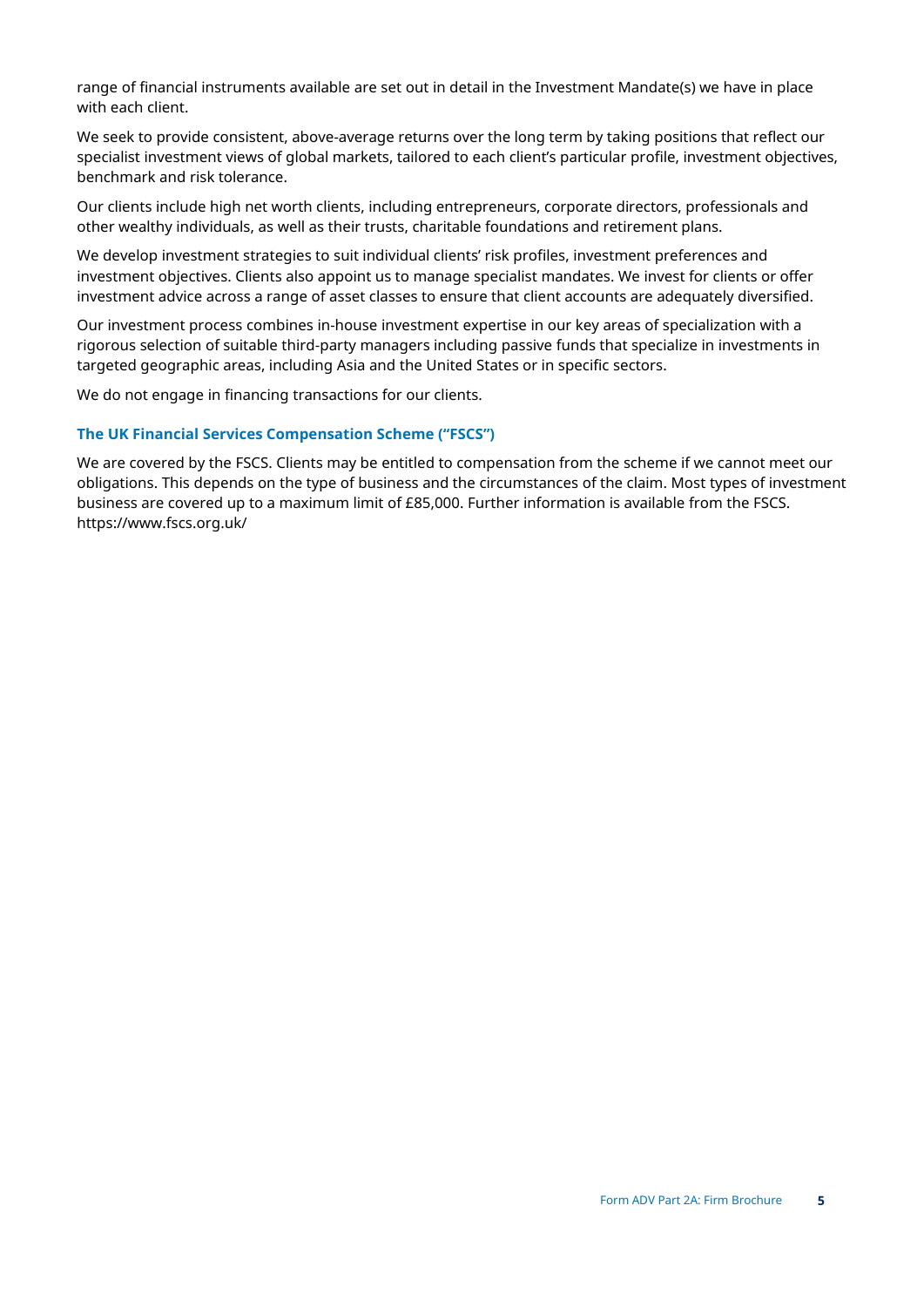## <span id="page-5-0"></span>**Section 5 Fees and Compensation**

Our charges vary depending upon the size of the client, the nature of the client mandate ("Mandate") and the level of service required. As shown in the chart below, these charges range from 0.50% per annum to 0.90% per annum (plus applicable taxes) and are agreed individually with each client.

Our fees are on an all-in basis excluding any external custody fees, execution charges, brokerage fees and other expenses and there are no additional commissions or transaction fees applied by us.

| <b>Annual Management Fees</b> |             |  |  |
|-------------------------------|-------------|--|--|
| Chargeable portfolio size     | Rate % p.a. |  |  |
| First \$5m/£5m                | 0.90        |  |  |
| Next \$3m/£3m                 | 0.70        |  |  |
| Thereafter                    | 0.50        |  |  |

External custody and administration fees are approx. 0.10% per annum, although this will vary depending on the level of assets. These fees are set forth in the client-custodian agreement.

Additionally, our fees and other costs and charges are agreed with the client at account opening and are documented accordingly.

We do not charge a performance fee.

#### **For Illustration**

As a portfolio increases in size, so does the management fee although larger portfolios benefit from the lower management fee rate applicable to subsequent bands. For example, a portfolio with an average daily value of \$2 million is charged an annual management fee of \$18,000 representing a fee rate of 0.9%, while a portfolio with an average daily value of \$8 million is charged an annual management fee of \$66,000 representing a blended fee rate of approximately 0.83%.

#### **Further information**

- The annual management fee is calculated and charged quarterly in arrears and is deducted from the client's assets by the custodian acting as the client's agent.
- For the purposes of fee calculations, the assets are valued and the fees are calculated by us in relation to our management fees, and the assets are separately valued by the external custodian in relation to their fees and charges. The calculation methodology and a sample of the calculations are checked by external auditors.
- A client may terminate their Mandate on notice. If this occurs part-way during a quarter, our fees would be calculated on a pro rata basis up to the date of termination or such other later date as may be instructed by our client.
- Clients do not pay fees in advance.
- We do not accept fees or commissions for the sale of securities or other investments.
- The custodian will pass on to clients any third party brokerage charges and other costs normally incurred on their behalf including transfer and registration fees, taxes and stamp duty.

Fees, charges and commissions are, where applicable, subject to VAT.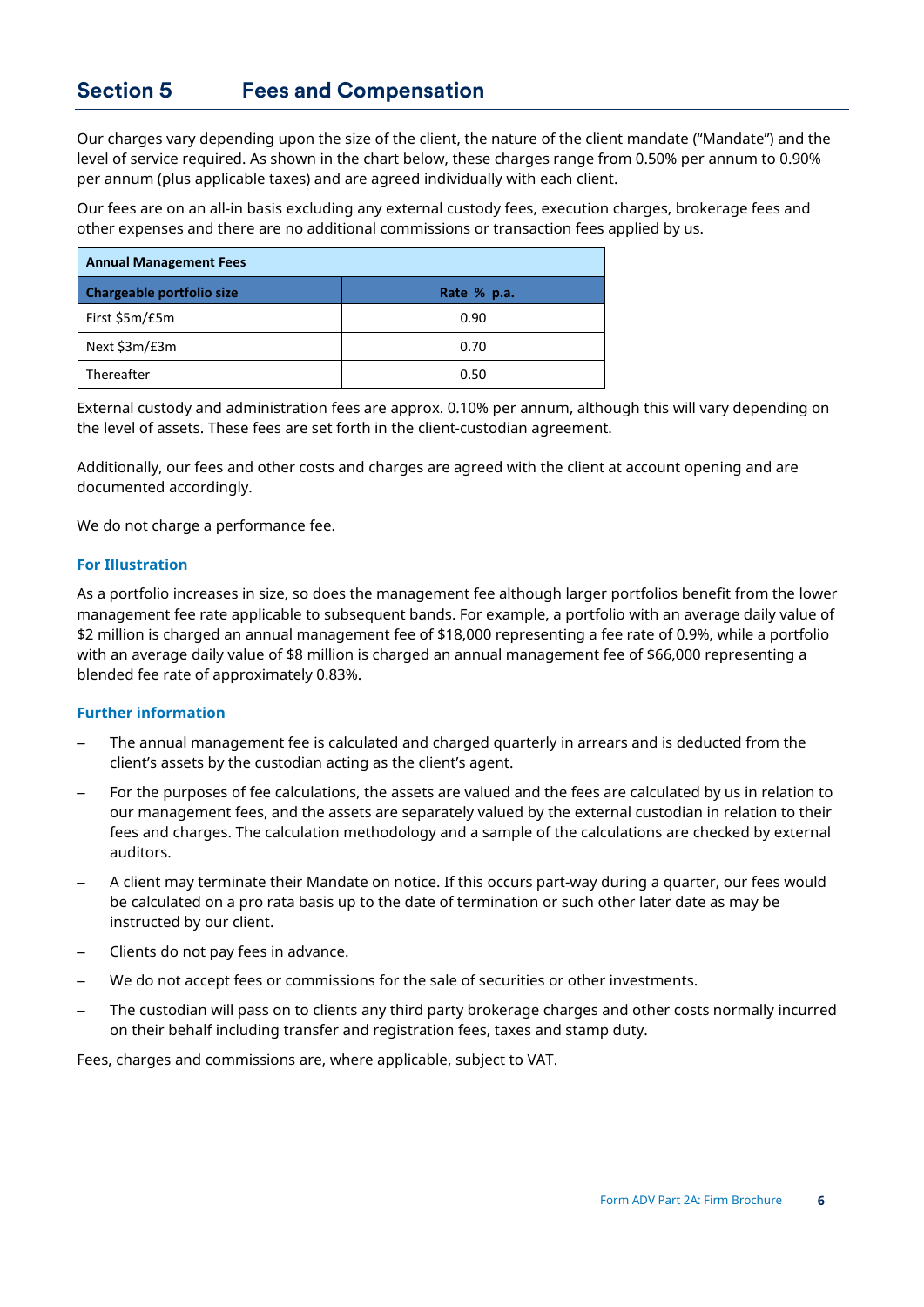<span id="page-6-0"></span>We do not charge a performance fee.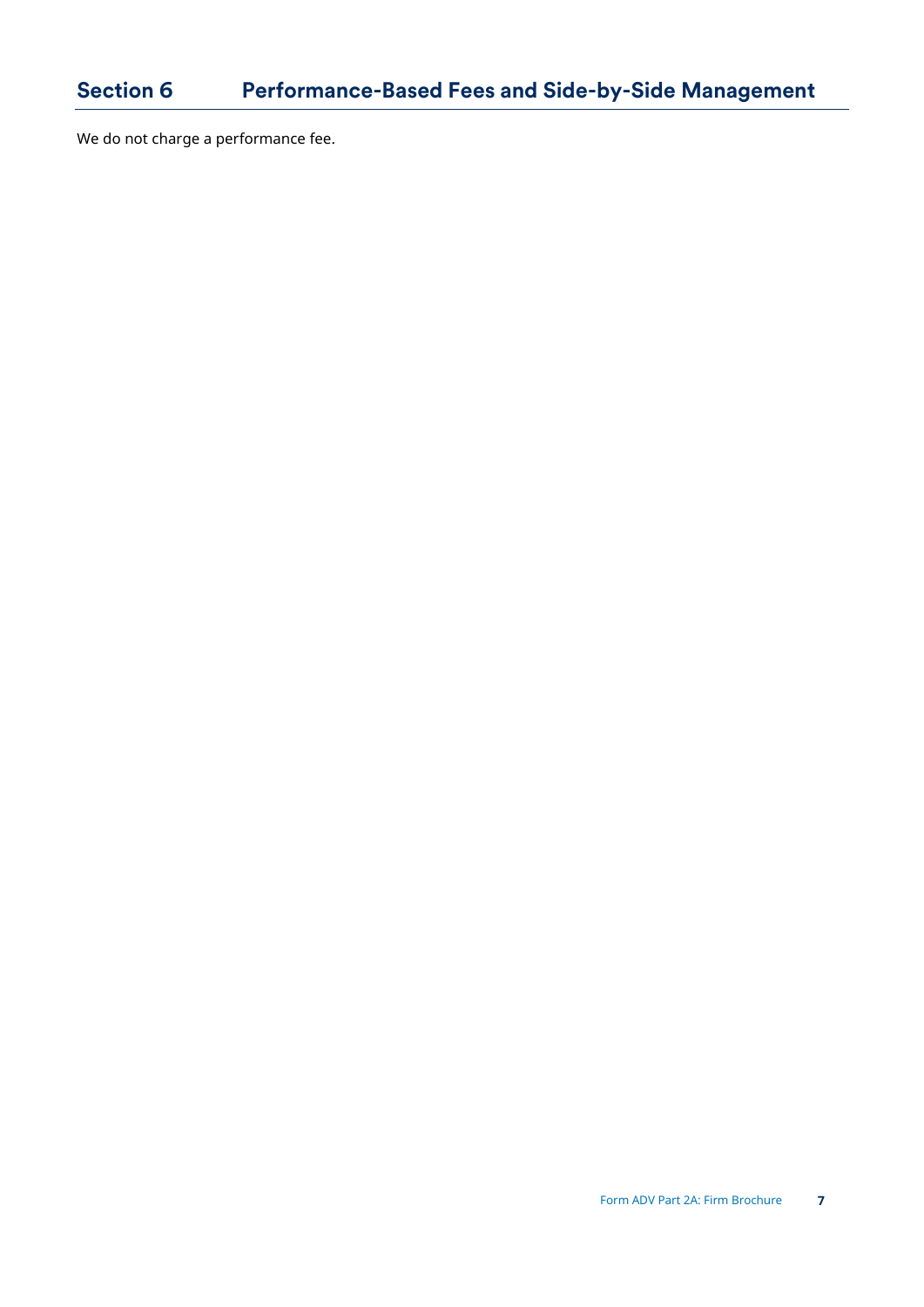## <span id="page-7-0"></span>**Section 7 Types of Client**

Our clients include high net worth individuals including entrepreneurs, corporate directors, professionals and other wealthy individuals, as well as their families, personal investment vehicles, trusts, charitable foundations and retirement plans. Clients are both:

- US residents who are attracted by the financial standing and reputation of London as a centre of excellence for global wealth management; and
- US taxpayers living outside the US.

These clients typically have existing US wealth managers and are seeking diversity of managers or more specialised expertise in international markets.

Clients in the United States are typically large established families or business people resident in the United States. Clients outside the US are typically US expatriates whose work has brought them to the UK or other non-US jurisdictions, but they generally have a view to return to the US in the future.

We determine, in our discretion, any requirements for entering into a Mandate with a client, fund or otherwise opening or maintaining an account, including whether a private fund is large enough to implement its desired investment program. We generally require a minimum account size of £1 million.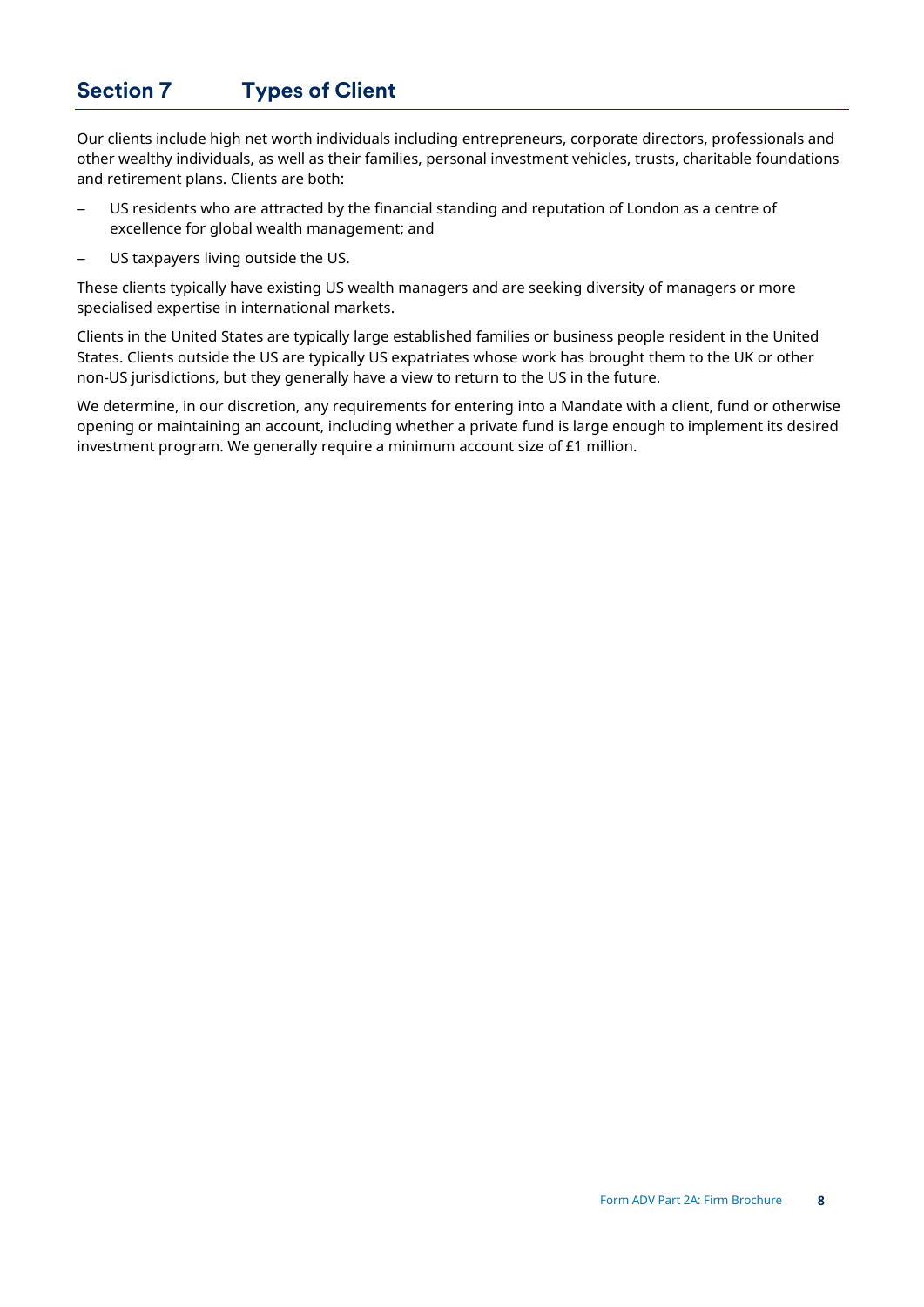## <span id="page-8-0"></span>**Section 8 Methods of Analysis, Investment Strategies and Risk of Loss**

#### **Strategy**

Our investment policy is set and driven by our Investment Committee, chaired by the Wealth Management Chief Investment Officer. The Investment Committee ("IC") sets guidance as to the expected outlook for different asset classes, sub-asset classes and regions. The remit of the IC is:

- to determine a central macro overview for the world's major economies, with a particular emphasis on current and anticipated changes in the business cycle; and
- to consider the implications of recent and prospective changes in monetary policy, fiscal policy and government regulation and geo-political developments.

Clients may choose from a range of investment strategies which reflect different risk profiles, but all of which focus on investment in equities, funds and fixed income. We also offer specialist mandates which are designed specifically to meet the particular client's requirements.

Clients do not finance transactions – we do not facilitate margin trading or short selling.

Our approach to investing focuses on the business cycle and explicitly evaluates current and future economic and investment environments in order to take calculated views from a top-down asset allocation perspective. Integral to the investment process is a belief that business cycles have an important influence on the future returns of all asset classes and that portfolio construction should tilt toward asset classes and investment styles that we believe will outperform at the identified stage of the business cycle. This means, for example, that in a period of anticipated economic growth, assets like equities and commodities are favoured, and in a period of anticipated low economic growth, there would be a higher allocation in cash and government bonds. We spend a good deal of time analysing the position in the economic cycle and how strong the recovery or contractions in the economy might be, and this helps determine tactical positions. We also consider structural trends such as demographics and technology which in the longer term are impacting global economies.

We take inputs from the economics, strategy and multi-asset capabilities of the wider Schroder Group. We also make use of third party research resources. In each case, research is paid for from our own funds. We do not rely on any soft dollar or similar commission arrangements.

The IC then has autonomy and responsibility for adapting the house policy and the exposure to different asset classes such that it is suitable for our clients.

It is also responsible for selecting appropriate underlying investments. These are drawn from the Group's manager research capability and its global equity and fixed income research resources.

The primary strategies we offer our clients are:

- **Cash and Cash Equivalents portfolio** the objective of this model is: Security of capital with income reflecting the interest rate environment, with low risk tolerance. This model is for clients who wish to preserve the value of their cash with very limited risk to the capital value. Investments will only be made in cash and cash equivalent assets, such as liquidity funds, and government-issued or government backed bonds. While there is very limited market risk associated with the above investments, in the longer term it is likely that the real value of the Portfolio will be eroded over time by inflation;
- **Cautious portfolio** the objective of this model is: Limited capital growth and income with a combined return in excess of cash and short dated government bonds, with low to medium risk tolerance. This model is for clients who wish to preserve capital and to outperform cash and short-term government bonds while only subject to a limited amount of equity-type risk. The Portfolio may contain a small proportion of higher risk investments such as equities and some exposure to non-base currency markets. Cash, fixed income investments and other lower volatility investments are likely to form a significant part of the Portfolio. Less liquid assets are considered part of the investable universe but they will be kept to a minimum. The risk of capital loss may be limited in the longer term but there is a risk that the real value of the Portfolio will be eroded over time by inflation;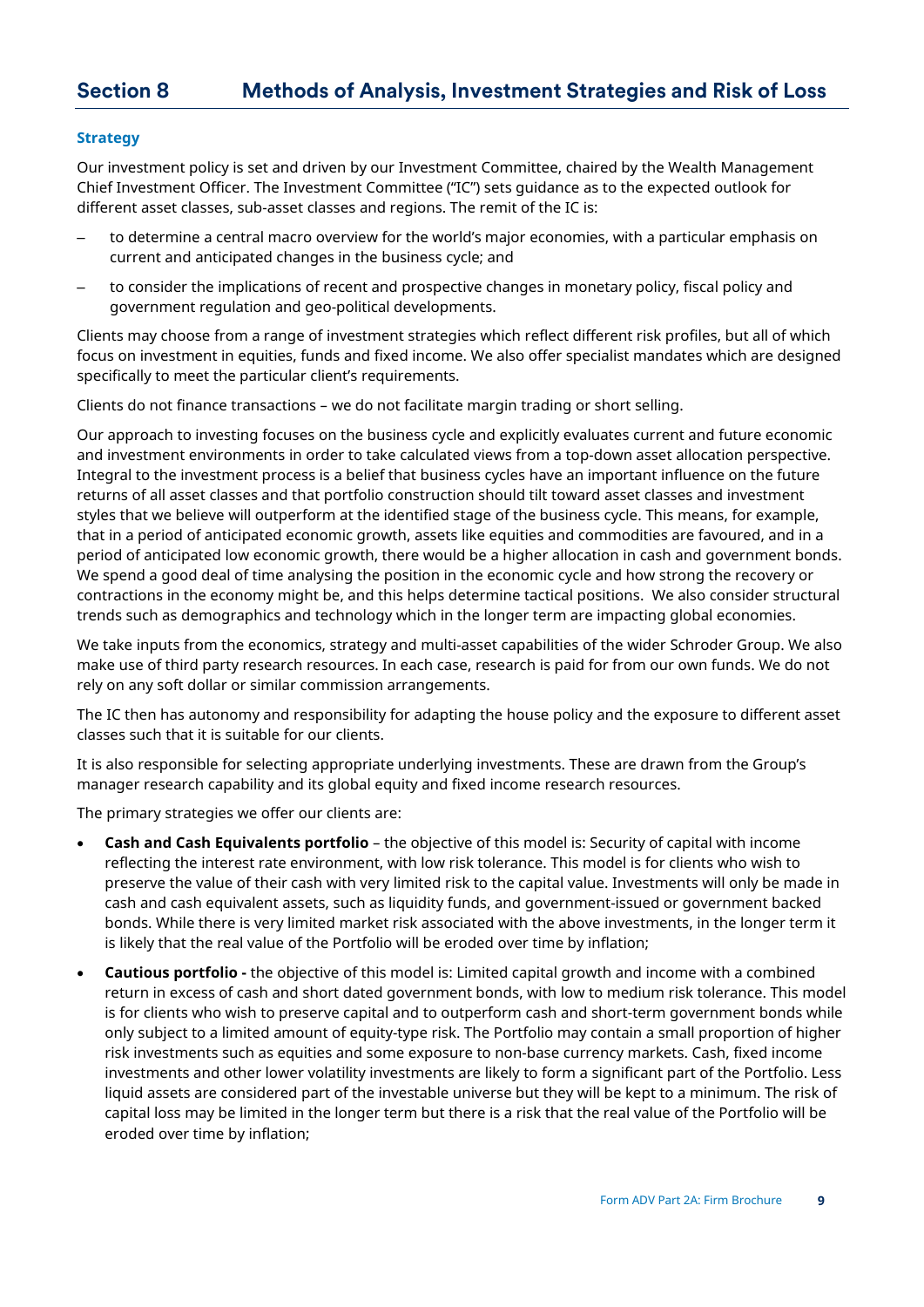- **Balanced portfolio -** the objective of this model is: Modest capital growth and income with a combined return modestly above inflation in the longer term, with a medium risk tolerance. This model is for clients who wish to achieve investment returns in excess of cash and government bonds, can tolerate moderate equity-like investment risk and accept there is a risk of capital loss as capital markets fluctuate. The Portfolio will use a broad range of assets on both a long term and an opportunistic basis in order to pursue its objective including an allocation to equity, or equity-like investments and non-base currency investments. There is always likely to be a material allocation to cash, bonds and other defensive assets. Whilst the majority of the Portfolio is invested in readily tradable assets, less liquid assets are considered part of the investable universe. The aim of the Portfolio is that, in the longer term, the value of the assets should be protected against the impact of inflation;
- **Growth portfolio -** the objective of this model is: Capital growth and income with a combined return in excess of inflation in the longer term, with a medium to high risk tolerance. This model is for clients who wish to maximise long term investment returns, can tolerate a level of risk approaching that of global equity markets. There is a risk of capital loss as capital markets fluctuate. The Portfolio will use a broad range of investments on both a long term and an opportunistic basis and may allocate a high proportion of its assets to equity, or equity-like investments including non-base currencies in pursuing its aims. Whilst the majority of the Portfolio is invested in readily tradable assets, illiquid assets are considered part of the investable universe and the Portfolio may have some exposure. Cash, fixed income and other defensive assets will normally account for only a small part of the Portfolio. The aim of the Portfolio is, in the longer term, to grow the value of the assets in excess of inflation.
- **Aggressive portfolio -** the objective of this model is: Capital growth and income with a combined return significantly in excess of inflation in the longer term, with a high risk tolerance. This model is for clients who wish to maximise investment returns, can tolerate risk similar to, and possibly greater than, global equities. The Portfolio uses a broad range of assets on both a long term and an opportunistic basis in order to pursue its objective, and may have exposure to non-base currencies. Holdings in fixed income, cash and other defensive assets are likely to be minimal. The Portfolio will be volatile and there might be significant risk of capital loss as capital markets fluctuate in order to achieve the longer term objective. Whilst the majority of the Portfolio will be invested in readily tradable holdings, illiquid investments are considered part of the investable universe and the Portfolio may have some exposure. The aim of the Portfolio is that, in the longer term, the value of the assets should grow significantly in excess of inflation.

Each portfolio will be tailored to the wishes and needs of the individual client. Depending on the client's requirements, we can either tailor the existing model or agree an entirely bespoke 'specialist' portfolio.

### **Risks**

There are risks involved in relation to any investment. The specific risks that apply to each client's portfolio will differ depending on the Mandate that is agreed with that client, the strategy, and the underlying asset mix that is agreed as a result. However, set out below are some general risk warnings that apply to the asset classes we invest in on behalf of our clients, of which clients should be aware:

- clients should always remember that they may not get back the amount originally invested as the value of investments, and the income from them can go down as well as up and is not guaranteed;
- past performance is not a guide to future performance;
- exchange rate changes may cause the value of international investments to rise or fall relative to the base currency (as agreed with clients in the Investment Mandate of their Portfolio);
- the value of an individual investment or client portfolio may fall as a result of a fall in markets;
- with regard to investments designed to be held for the medium to long-term or with limited liquidity or with a fixed maturity date or with significant up-front costs, clients should be aware that early redemption may result in lower than expected investment returns, including the potential for loss to the amount invested;
- the real value (the value adjusted for the impact of inflation) of an investment will fall as a result of the rate of inflation exceeding the rate of return on the investment;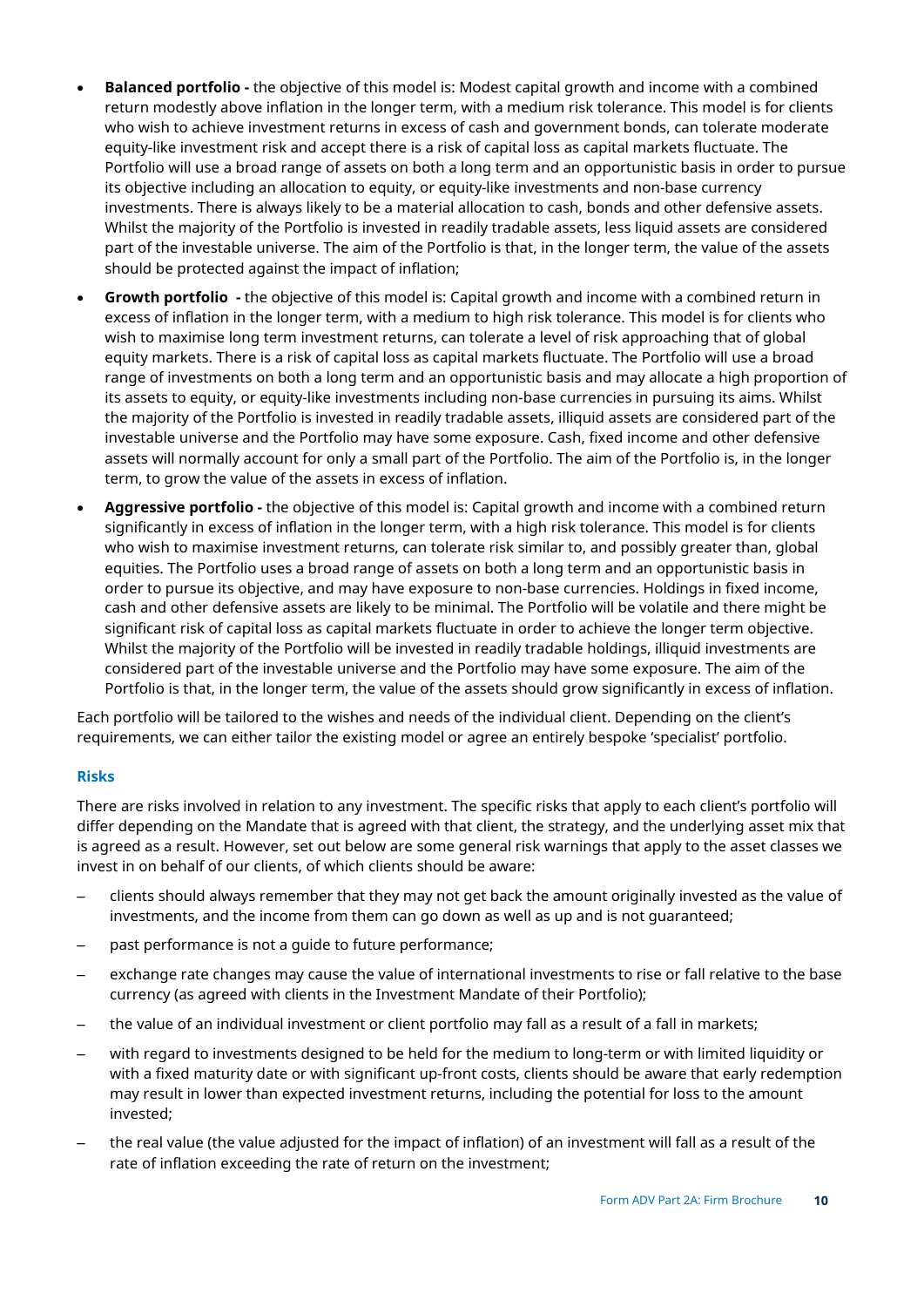- investments in smaller companies, emerging markets, derivatives, leverage funds, commodity funds, property funds, and private equity involve a higher degree of risk;
- trading in off-exchange investments, that is investments which are not traded under the rules of a Regulated Market or exchange or where there is no recognised market, and which are not settled through a regulated clearing house, exposes the investor to the additional risk that there is no certainty that market makers will be prepared to deal in such investments and as a consequence there may be no secondary market for such investments. There may also be restrictions in relation to access and liquidity, for example, investments may only be made or redeemed on certain dates or with prescribed periods of notice. Clients should be aware that it may be difficult to obtain reliable information about either the current value of such investments or the extent of the risks to which they are exposed;
- concentration risk may arise where there is an insufficient level of diversification such that an investor is excessively exposed to one or a limited number of investments;
- counterparty or credit risk arises if a party connected to a transaction is unable to meet its obligations. In certain circumstances these risks may mean that clients will not get back the sum invested or the return anticipated from such transaction;
- interest rate sensitivity means that prices change relative to current and future interest rate expectations. For example, if interest rates are expected to rise the price of a fixed rate bond may fall and consequently a sale of the bond at such time may crystallise a loss;
- liquidity risk is the inability to buy or sell an investment at the desired time. Such delay may affect the price at which such assets can actually be bought or sold; and
- volatility is a statistical measure of the tendency of an individual investment to feature significant fluctuations in value. Commonly, the higher the volatility, the riskier the investment.

## **Equities or shares**

Equities or shares represent a shareholder's rights and interests in a company. One share represents a fraction of a company's share capital and a shareholder may benefit from an increase in the value of the share, although this is not guaranteed. Shareholders may also qualify for dividend payments, but these are paid only at the discretion of the company's management. A shareholder has no right to the return of capital and the shares could become valueless in the event of the insolvency of the company. Dividend growth and the reinvestment of those dividends are key to the long-term out-performance by equities against other asset classes and inflation.

The current market price of an equity is determined by a number of factors including, fundamentals relating to the company, such as its near-term trading outlook, management quality, growth opportunities and sector outlook. Changes to these can influence all shares in a particular sector and the underlying movement in markets.

Shares in smaller companies may carry an extra risk of losing money as there can be a big difference between the buying price and the selling price of these securities. Investments in small and medium capitalization companies generally carry a greater risk than is customarily associated with larger companies, which may include, for example, less public information, more limited financial resources and product lines, greater volatility, higher risk of failure than larger companies, and less liquidity. If shares in smaller companies have to be sold immediately, clients may get back much less than they paid for them.

The price may change quickly and it may go down as well as up.

### **Fixed interest or bonds**

Fixed interest, bonds or debt securities are a payment obligation of a party, usually referred to as the issuer. Bonds may be issued by governments, quasi- governmental institutions and companies. The value of a bond can be adversely affected by a number of factors, such as:

– the issuer's credit rating, an assessment which reflects their ability to repay the amounts payable when they fall due;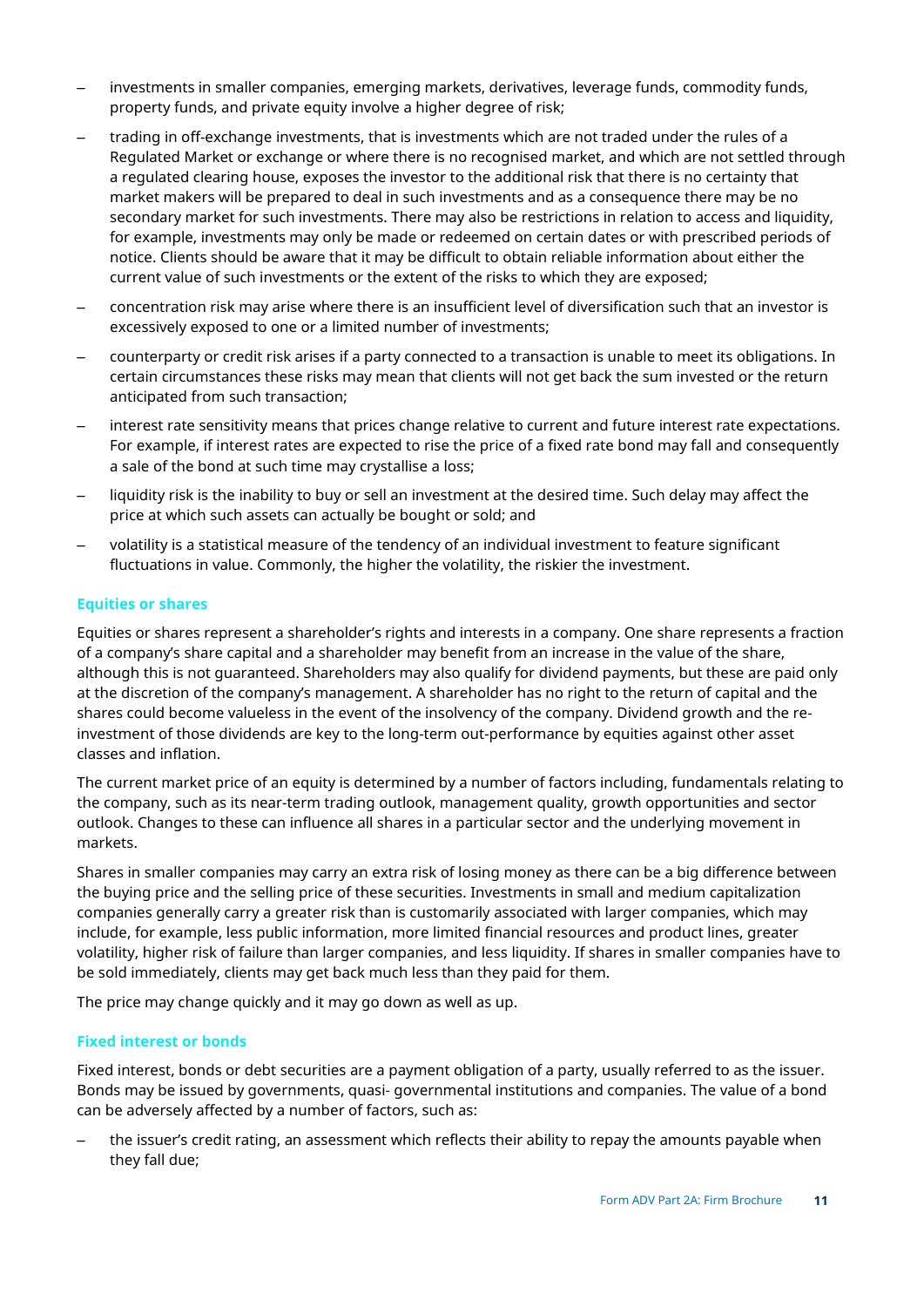- the market expectations about future interest and inflation rates;
- the amount of interest payable (the coupon);
- the length of time until the debt falls due for repayment; or
- the seniority of a bond within the capital structure of a company, and the quality of any security available.

The factors which are likely to have a major impact on the value of a bond are the perceived financial position of the issuer and changes to market interest rate expectations. Bonds issued by major governments or supranational bodies tend to be lower risk investments, while the risks of other debt securities (such as those of emerging market corporate issuers) can vary greatly. For example, if an issuer is in financial difficulty, there is an increased risk that it may default on their repayment obligations. In this event, little or no capital may be recovered and any amounts repaid may take a significant amount of time to obtain.

#### **Cash and near cash**

Cash accounts held on deposit in the portfolio's base currency (as agreed in the Investment Mandate) or in the form of money market instruments or fixed net asset value money market funds are normally considered to be lower risk investments than bonds or equities as the nominal amount of cash deposited or held in this way should not, under normal circumstances, fall. A cash account will earn an income return or interest, the amount of which will generally be determined by the general level of interest rates. However, the investment returns from cash and near cash may be lower than for bonds or equities and at times of high inflation the real value of the cash deposited can fall.

Cash may also be invested in variable net asset value money market funds. These offer redemptions and subscriptions at a value that is equal to the fund's net asset value and may be more risky as, although clients may increase the value of their cash investment, there is a risk that the value of their cash may decline if the value of the underlying investments held by the funds falls.

#### **Alternative investments**

Alternative investments are a broad and diverse asset class and may be used to diversify the investment risks within client Portfolios. They may involve unique or unusual risks as a result of providing alternative sources of return for a Portfolio. Many alternative investments are structured as unregulated funds and it is important for an investor to understand the properties of the vehicle before investing. Whilst difficult to generalise, many alternative investment vehicles will have some or all of the following characteristics:

- they are often operated in offshore centres where the level of investor protection is unlikely to be equivalent to that available in the UK or US and they may be subject to less rigorous or no regulations;
- they may be unlisted, deal infrequently and may limit redemptions so it can be difficult to redeem an investment within a reasonable timeframe or to obtain reliable information about its value or the extent of the risks to which it is exposed;
- many are highly geared, leveraged or highly specialised and these may be considered to be more risky or require a longer holding period than equities, fixed interest securities, cash and near cash; and
- many will not have reporting fund status which means that they do not have to report income on shares to HM Revenue & Customs (HMRC), Internal Revenue Service (IRS) or investors in the fund. This may affect a client's tax position as, for example, a gain on a disposal of their holding will be taxed as income rather than capital gains.

#### **Units in collective investment schemes**

A collective investment scheme is a scheme under which assets are held on a pooled basis on behalf of a number of investors. It may be structured in a number of ways, for example, in the form of a company, partnership or trust.

As an investor, clients buy shares, partnership interests or units in the scheme in the hope that the value rises over time as the prices of the underlying investments increase. The price of their investment depends on how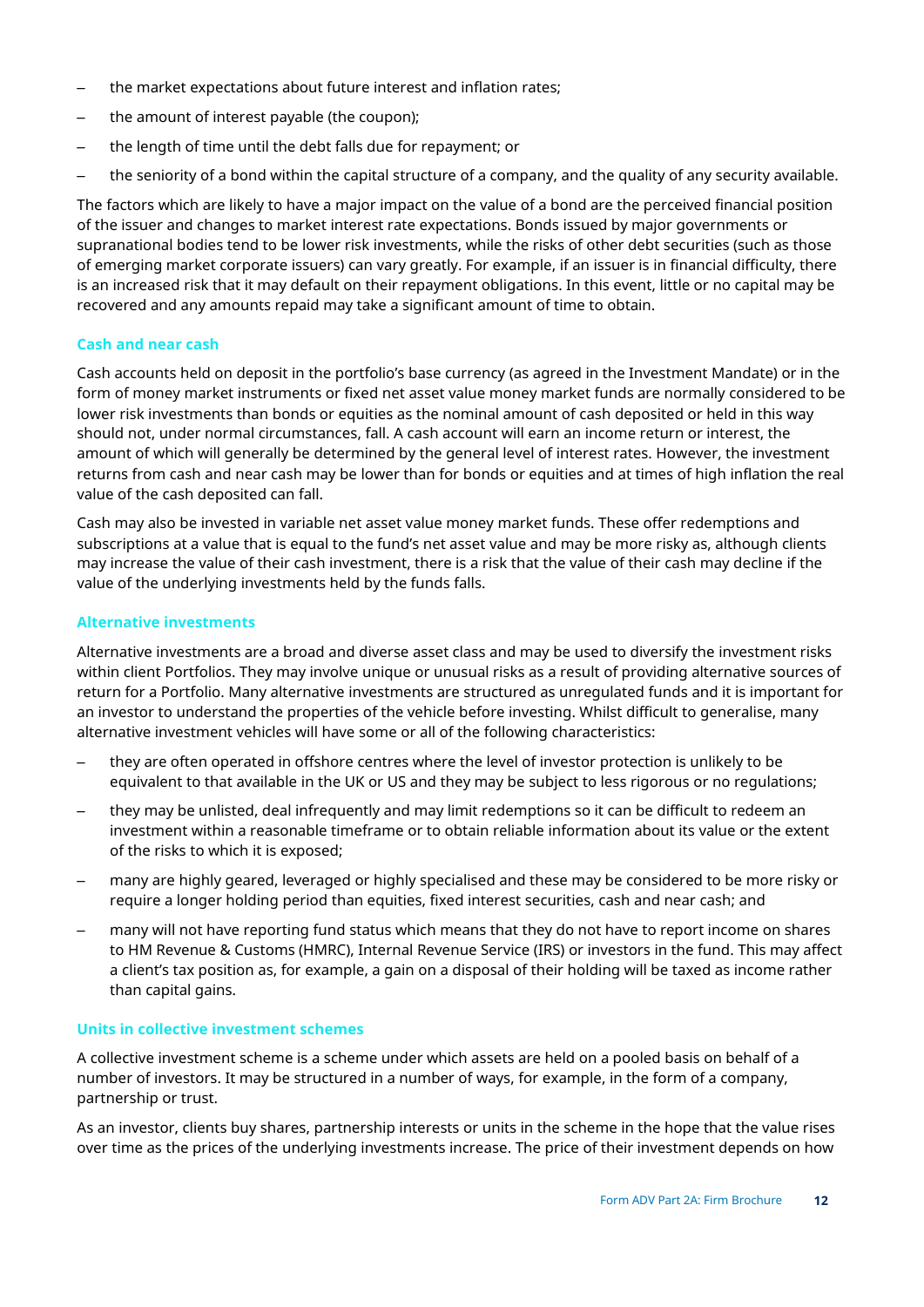the underlying investments perform and after any fees and charges have been deducted, and the quality of the research and investment skill of the manager.

The level of risk of investing in a scheme will depend on the underlying investments in which the scheme is invested and how well diversified it is. For example, a scheme which invests only in one industrial sector, such as energy, will invariably be more risky than schemes that invest across the whole range of companies in a market.

Some schemes are regulated which means that there are rules about (and limits on) the types of underlying investments in which the scheme can invest and the frequency and price at which investments in the scheme can be redeemed. In particular, the rules applicable to regulated schemes limit the extent to which they can invest in derivatives or leverage their portfolios. Regulated schemes include authorised unit trusts and openended investment companies, often referred to as "OEICs".

Other schemes, such as non-mainstream pooled investments ("NMPIs"), are unregulated which means that there are very few or no rules about the types of investments in which they can invest or the frequency at which they can be redeemed. Furthermore, all or most of the protections under the UK or US regulatory system do not apply to unregulated schemes and compensation under the FSCS (for UK schemes) will not be available if an NMPI defaults. There are also strict rules about the types of investors that can be approached to invest in such funds. Examples of unregulated schemes include hedge funds, property funds and private equity funds.

## **Exchange Traded Funds ("ETFs") and Exchange Traded Products ("ETPs")**

ETFs and ETPs are investment funds that are traded like shares and which invest in a diversified pool of assets such as shares, bonds or commodities. In general they track the performance of a benchmark or financial index and the value of the investment will fluctuate accordingly. They can track a wide variety of sector specific, country specific or broad market indices and can therefore be used to provide an inexpensive way of diversifying a Portfolio.

Some ETFs and ETPs employ complex techniques or hold riskier assets to achieve their objectives, for example they may invest in derivatives which carry, amongst other risks, counterparty risk.

ETFs can be complex instruments that carry significant risks with many having compounding, daily reset and leverage features that may increase the inherent risks of ETFs, particularly during periods of high market volatility. As such, ETFs are intended to be medium to long term investments.

ETPs are passive investments and aim to replicate the performance of a given market, generally by tracking an underlying benchmark.

### **International markets**

International markets will involve different risks from the UK and US markets. In some markets the risks will be greater and where investments are made in emerging markets, investment may carry additional risks, for example:

– Political risk

A government's involvement in the economy may affect the value of investments and the risk of political instability may be high.

– Exchange rate risk

The currencies of emerging market countries may be subject to major, unpredictable swings in value. Furthermore some countries limit the export of their currency or can impose short-term restrictions. The potential for profit or loss from transactions on international markets or in contracts denominated in a currency other than the base currency (as agreed in the Investment Mandate) will be affected by fluctuations in currency exchange rates.

– Market risk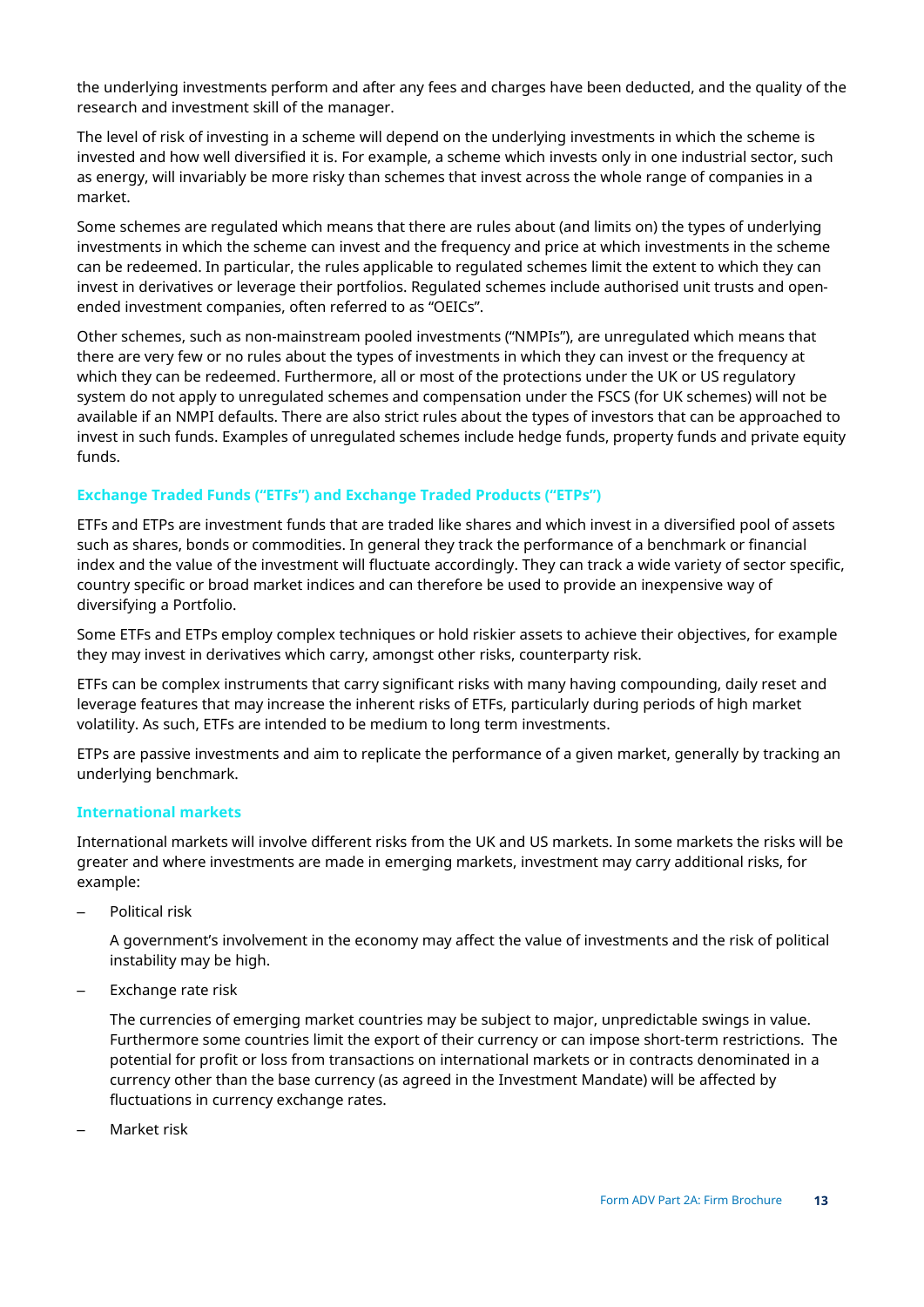High volatility and large price differences are characteristic of emerging markets. These factors, combined with different requirements for monitoring financial markets can result in poor levels of market transparency, liquidity and efficiency.

– Legal risk

Companies in emerging markets may not be subject to rigorous accounting, auditing and financial reporting standards or may not be subject to the same level of government supervision and regulation as those in more developed markets. The development of a legal infrastructure may not be as developed as market activities and recognition of private ownership may not be as strongly upheld in comparison to developed countries. There may be a risk of failed or delayed settlement or registration of securities. As a consequence, our client's legal rights, including those of ownership, might be difficult or impossible to enforce.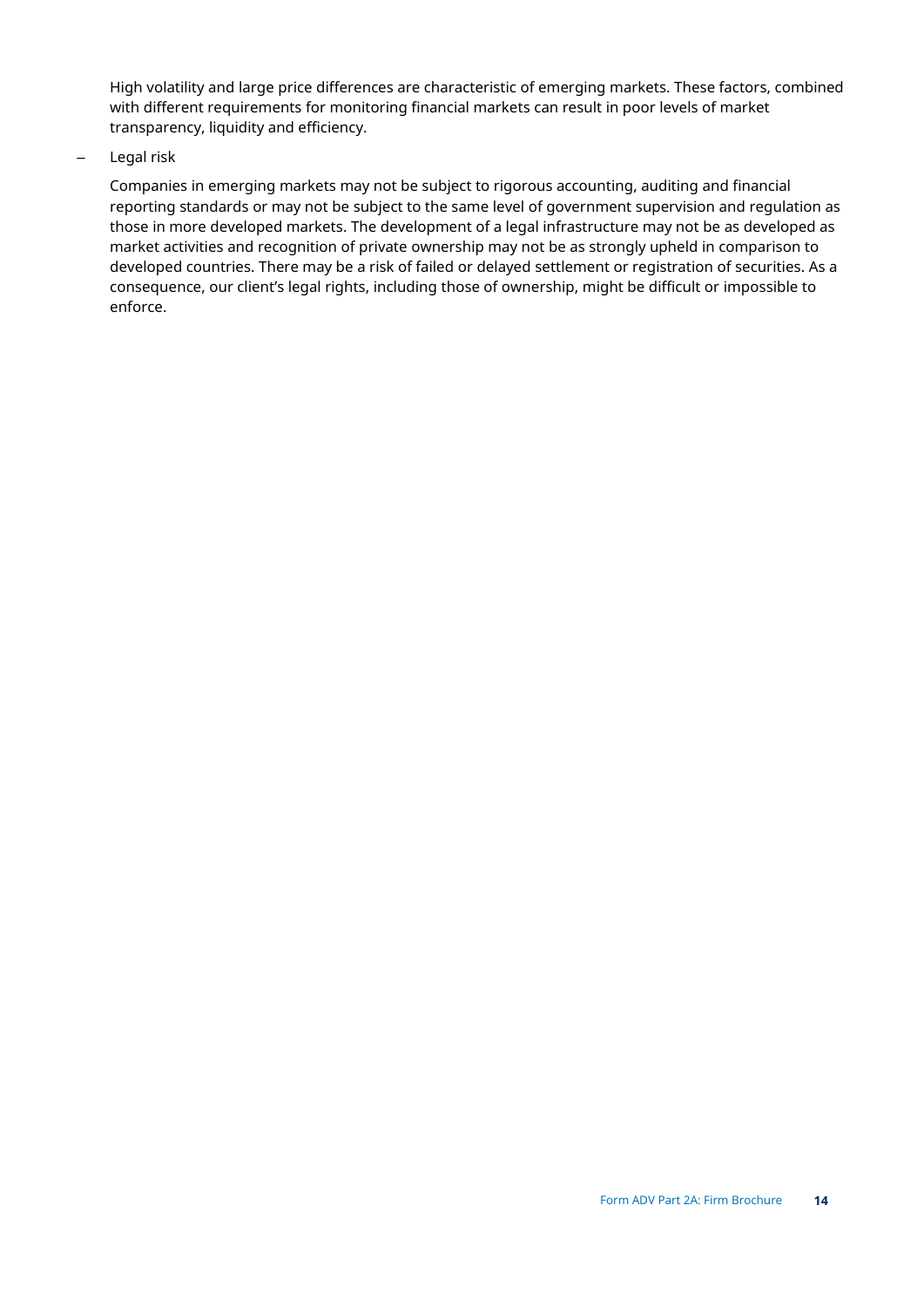<span id="page-14-0"></span>Neither Schroder Wealth Management (US) Limited nor any management person has been involved in any criminal or civil actions in a domestic, foreign or military court.

Neither Schroder Wealth Management (US) Limited nor any management person has been subject to an administrative proceeding before the Securities and Exchange Commission, any other federal regulatory agency, any state regulatory agency or any foreign financial regulatory authority.

Neither Schroder Wealth Management (US) Limited nor any management person has been subject to a proceeding before any self-regulatory organization.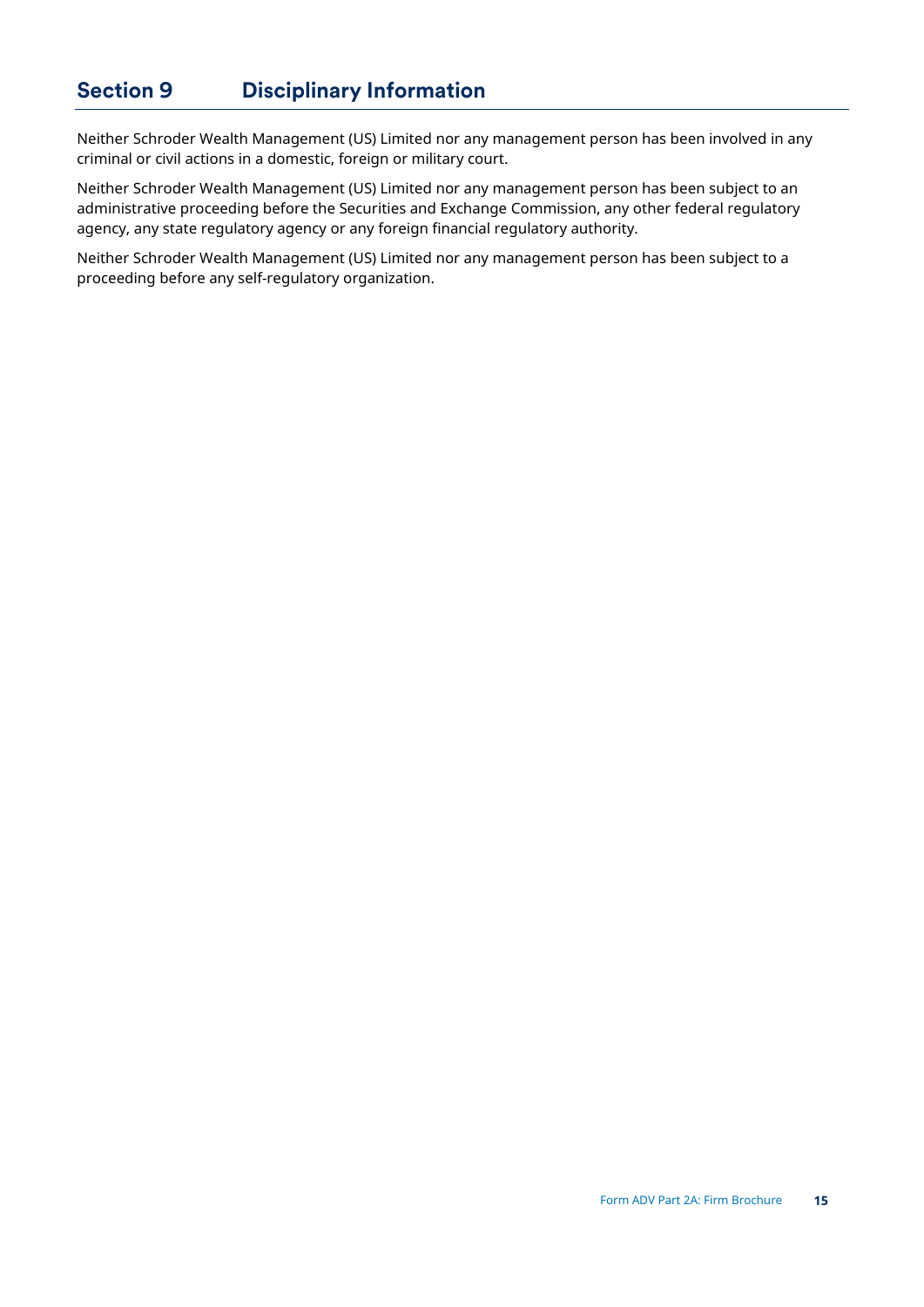## <span id="page-15-0"></span>**Section 10 Other Financial Industry Activities and Affiliations**

Schroder Wealth Management (US) Limited is a wholly owned subsidiary of Schroder Wealth Holdings Limited. Our ultimate parent company, Schroders plc, is listed on the London Stock Exchange (SDR & SDRC).

Neither we nor any management person is registered, or has an application pending to register, as a brokerdealer or a registered representative of a broker-dealer, a futures commission merchant, commodity pool operator or a commodity trading advisor, or is an associated person of any of the above.

#### **Affiliations**

| Name | Regulator | Jurisdiction |
|------|-----------|--------------|
|      |           |              |

Schroder & Co. Limited Prudential Regulation Authority & Financial Conduct Authority United Kingdom

We and our employees have access to confidential client information (as defined in our Code of Ethics), and so there is a risk that this information may be misused for personal gain. This risk is addressed because employees are subject to the Personal Account trading requirements of our Code of Ethics and policies that require these employees to act in the best interests of clients. Personal Account trading is subject to monitoring and oversight as well as senior management monitoring and oversight.

Some of the firm's directors and executive officers are also directors or officers or employees of Schroder & Co. Limited and other entities within the Schroder Group. Any conflicts are mitigated because employees are subject to the firm's core values and various policies that require these employees to act in the best interests of clients and put the needs of clients first at all times. Should a conflict arise between one or more entities, officers would disclose their conflicts and recuse themselves as necessary. There is also continuous compliance training and monitoring in place.

Some of our directors and executive officers hold directorships or other roles which conflict with our or client interests by limiting time available to primary roles. Certain persons sit on multiple boards with conflicting interests. This conflict is managed by disclosure requirements which require such outside interests to be fully disclosed, and an analysis is undertaken by the Compliance team as to whether the proposed external role may conflict with the interests of the firm or its clients. Any proposed role with a conflict would be declined or conditions imposed, such as recusal.

We have entered into service arrangements with certain affiliates which permit us to use investment offerings, investment management capabilities and related services. This includes sharing premises with Schroder & Co. Limited. No one obtains our Confidential Client Information. The conflict is mitigated by having separate systems access for each firm, so that although firms may share certain research and other resources, the Portfolio Managers for each entity are not able to see the client holdings data for the other firm and must always manage portfolios according to stated investment objectives and restrictions.

We may purchase or recommend shares in funds for which another entity in the Schroder Group serves as the investment manager – but we do not do this for our US clients. The conflict is mitigated by having in place well established suitability protocols, which would require the portfolio managers to justify why any particular fund has been selected on the basis of client suitability and best interest criteria. The Compliance team monitors portfolio holdings which are also Schroders funds. Our Portfolio Managers are not remunerated or incentivised to distribute Schroders Group funds over and above any other fund.

An employee may receive an inducement such as gifts, entertainments, or other forms of benefits or inducements. This conflict is mitigated by having a Code of Ethics Policy in place, as well as Inducements Policies and procedures designed to ensure that no inducements could be given or received which may interfere with our duty to act in the best interests of clients. For example, employees must disclose any gifts or hospitality over a *de minimis* threshold. Gifts or hospitality over a specified threshold must be declined, or in the case of gifts, returned or surrendered to the Compliance team for donation to charity.

We do not have any arrangements with the following types of related persons that create a material conflict of interest: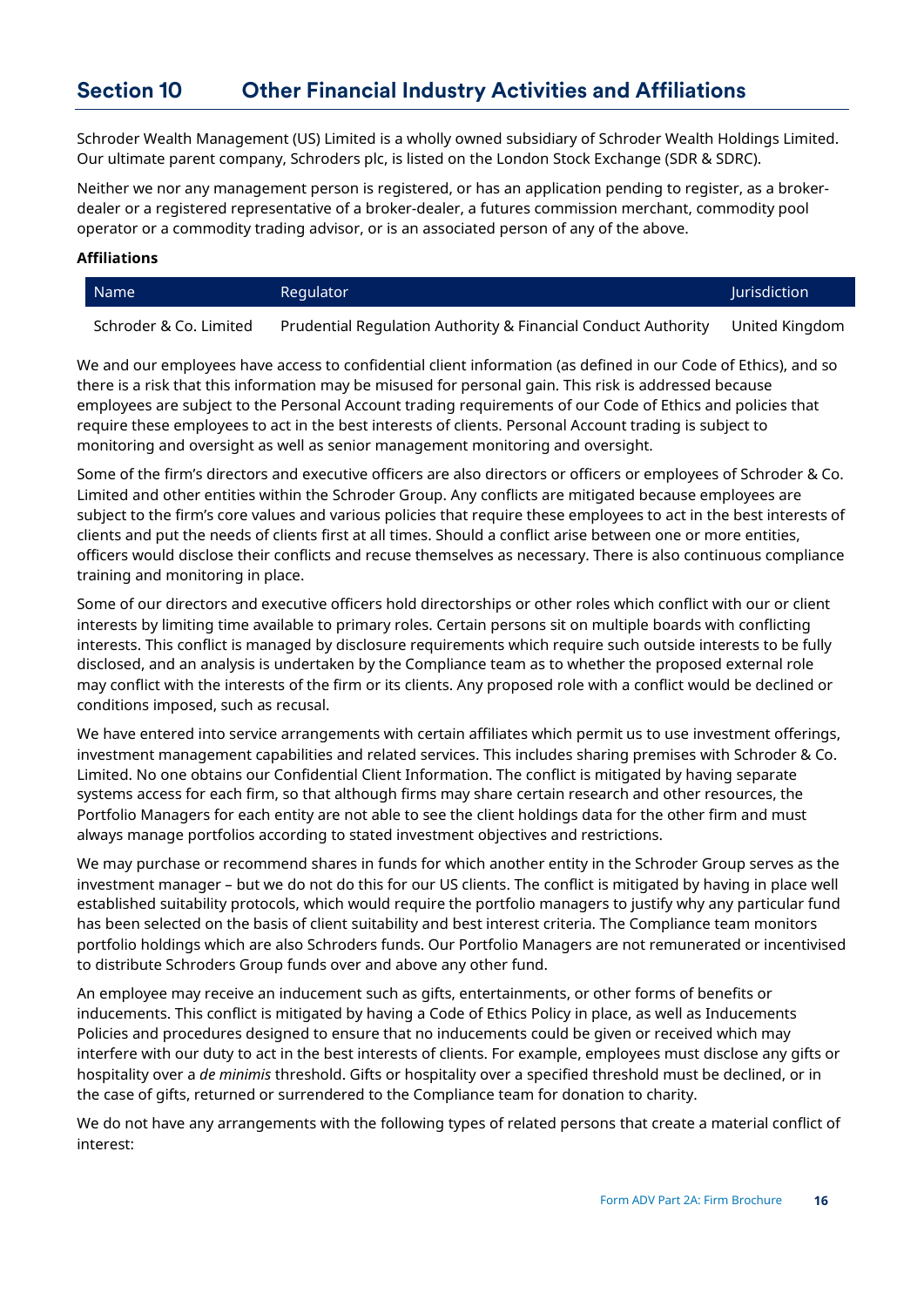- a broker-dealer, municipal securities dealer, or government securities dealer or broker;
- a futures commissions merchant, commodity pool operator, or commodity trading adviser;
- a banking or thrift institution;
- an accountant or accounting firm;
- a lawyer or law firm;
- an insurance company or agency;
- a pension consultant; or
- a real estate broker or dealer.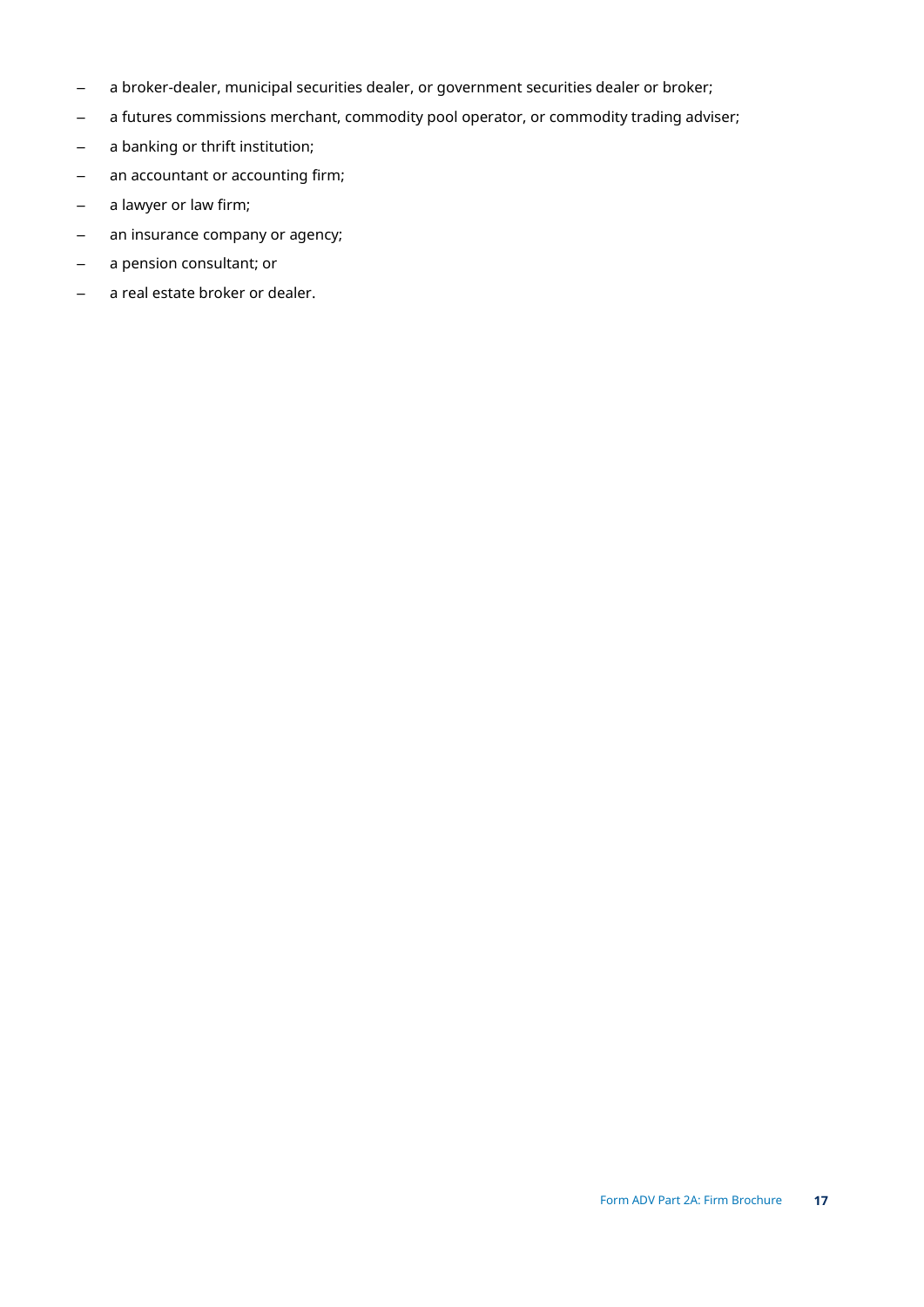## <span id="page-17-0"></span>**Section 11 Code of Ethics, Participation in Client Transactions and Personal Trading**

We are a fiduciary and act in the best interests of our clients. We have a Code of Ethics ("Code") that governs the conflicts of interest that arise from providing advisory services to our clients. This Code is designed to help ensure we meet our fiduciary obligation to our clients to help prevent the misuse of confidential client information, install a "Culture of Compliance" and satisfy the requirements of Advisers Act Rule 204A-1.

Our policies and procedures address gifts and entertainment, personal account dealing ("PAD") activities, market abuse and other areas where there is a conflict of interest. Employees must avoid activities, interests and relationships that run contrary to the best interests of clients.

The policies mandate that employees will at all times:

- act in the best interests of clients;
- only engage in PAD activity that is in full compliance with our Code;
- avoid the misuse of non-public price sensitive information and confidential client information (defined in our Code); and
- avoid taking advantage of the employee's position of employment by accepting investment opportunities, gifts or other gratuities from individuals seeking to conduct business with us, other than in accordance with the gift and entertainment policy.

Should anyone violate the policies, the compliance policies provide for a range of sanctions deemed appropriate by senior management. These sanctions include, but are not limited to, warnings, fines, disgorgements, suspensions, referral to a regulator if serious or terminations of employment.

The paragraphs above only represent a summary of key provisions in our Code.

PAD activity involves conflicts of interest, which we address via the code's PAD requirements. Any officer, director or employee (a Supervised Person) who has access to confidential client information - clients' purchase or sale of securities, research, advice or recommendations for clients - is an Access Person and subject to our Code's PAD requirements. These include members of the private client teams and the implementation team that manage or administer the firm's clients. No employee may disclose to any person any non-public information regarding transactions in any security being purchased or sold by, or on behalf of, a client, or being considered for such purchase or sale. This prohibition does not apply to disclosures among such persons in connection with their performance of duties for a client.

Access Persons and their Connected Persons (defined in our Code) must submit holdings and transactions reports for personal holdings in instruments (including units and shares of pooled investment vehicles managed or advised by the firm and its affiliates) in which he/she has or acquires either direct or indirect beneficial ownership, as follows:

- Initial Holdings Report within 10 days of joining, current as of that date;
- Holdings Report each year, within 45 days of the end of each calendar year a report, submitted to the compliance department, of the employee's current personal holdings;
- Transaction Report within 30 days of the end of each calendar quarter, a report, submitted to the compliance department of the employee's transactions during the period.

A copy of our Code is available to a client or a prospective client on request.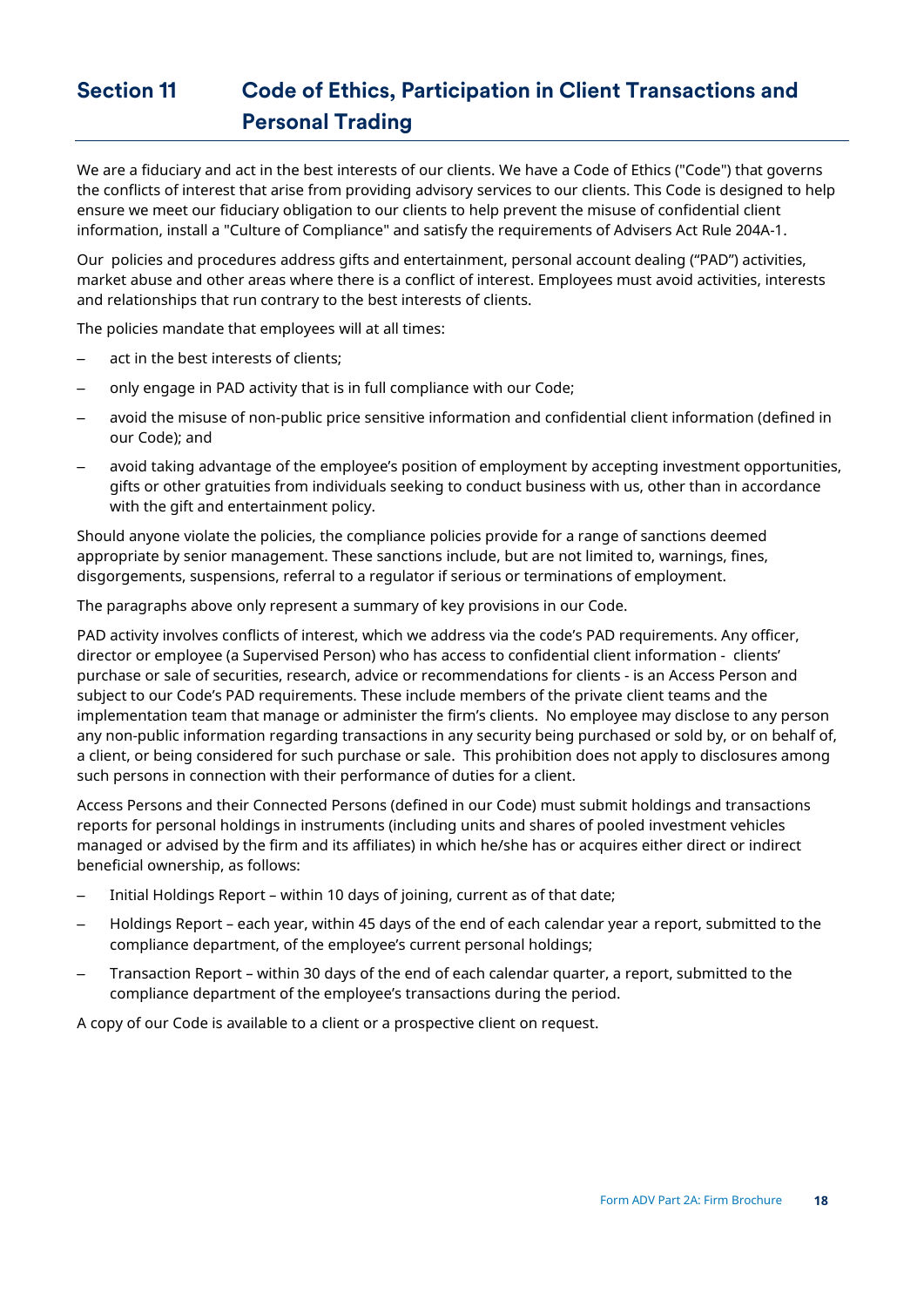#### <span id="page-18-0"></span>**General**

Consistent with our fiduciary duties, we exercise care in making investment decisions, managing and rebalancing portfolios.

We do not permit clients to instruct us where to direct transactions.

We and our related persons do not buy securities from or sell securities to our clients.

We do not exercise discretion and invest clients in a fund managed by an affiliate or related person.

We do not solicit or accept orders from U.S. clients to buy or sell securities.

We do not seek or receive an incentive from a broker or third party for client referrals.

#### **Research**

We receive research and recommendations from affiliated companies within the Schroders Group, although such research is paid for by way of intra-group transfers. We do not have any soft dollar arrangements in accordance with the safe harbour in Section 28(e) of the U.S. Securities Exchange Act of 1934.

#### **Trading and Best Execution**

We are a fiduciary and owe our clients a duty of best execution. The duty of best execution requires us to seek to execute securities transactions for clients in such a manner that the total cost or proceeds in each transaction is the most favourable under the circumstances, considering relevant factors.

We send orders to buy and sell securities to the trading desks of a limited number of US regulated brokers. They may in turn execute with other market participants at their own discretion. We require that each trading desk provides us with its best execution policies and procedures and execution at a standard consistent with and to discharge our duty of best execution to our clients. We may require the trading desk to provide us with information necessary to determine whether it is receiving best execution, including its own analysis of how it has achieved best execution. We perform our own analysis to ascertain best execution by way of analysis of data generated by a third party TCA provider, which is then reviewed on a monthly basis by our Best Execution Monitoring Group ("BEMG"), the membership of which includes Compliance representatives. Reports from the BEMG are documented and submitted to our Management Committee.

#### **Trade Aggregation and Allocation**

When we propose to trade for more than one client or portfolio and believe that the purchase or sale is best handled on a collective basis, we aggregate client orders before sending them for execution. This provides certain advantages, such as favourable execution. Not aggregating transactions would result in inefficient trading and higher costs. We record allocations prior to placing the order. Our policy dictates that we allocate trades fairly and on a *pro rata* basis, when and as possible, and do not favour or disfavour any client. If there is a partial fill, we allocate on a *pro rata* basis based upon the initial allocation. We do permit post-trade changes to pre-trade allocations, subject to compliance with conditions.

#### **Trade Errors**

A trade error is an unintended action or omission while trading. Under our trade error policy, once a trade error is recognised, the person responsible for the error, or spotting it, must immediately notify their line manager and this would be escalated to the team responsible, as well as the Risk Event team. If it is possible to cancel the trade prior to settlement, the person responsible for placing the trade should attempt to do this, in a manner to minimise risk or financial loss. If it is not possible to cancel the trade, the transaction is reversed as soon as possible. If it is not possible or not prudent in the best interests of the client to reverse the trade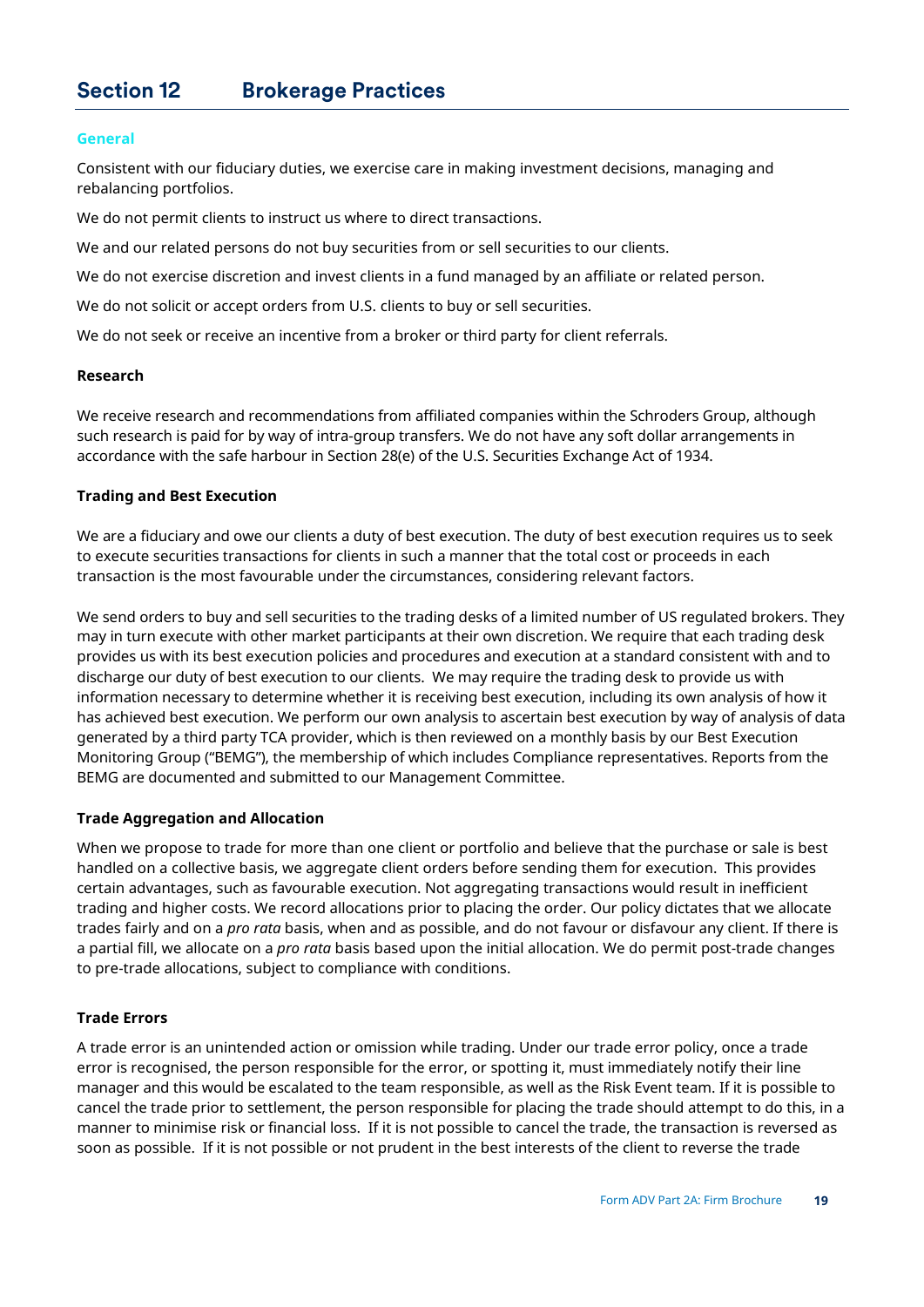immediately, Senior Management, with guidance from the Compliance team, will determine whether the reversal of the trade should be delayed and what other course of action to take. In the event of a loss, we make the client whole. Gains accrue solely to a client. We do not compensate clients for any lost market opportunities that may occur as the result of a trade error. We do not net gains with losses.

## **Cross trades**

We do not engage in cross trading for clients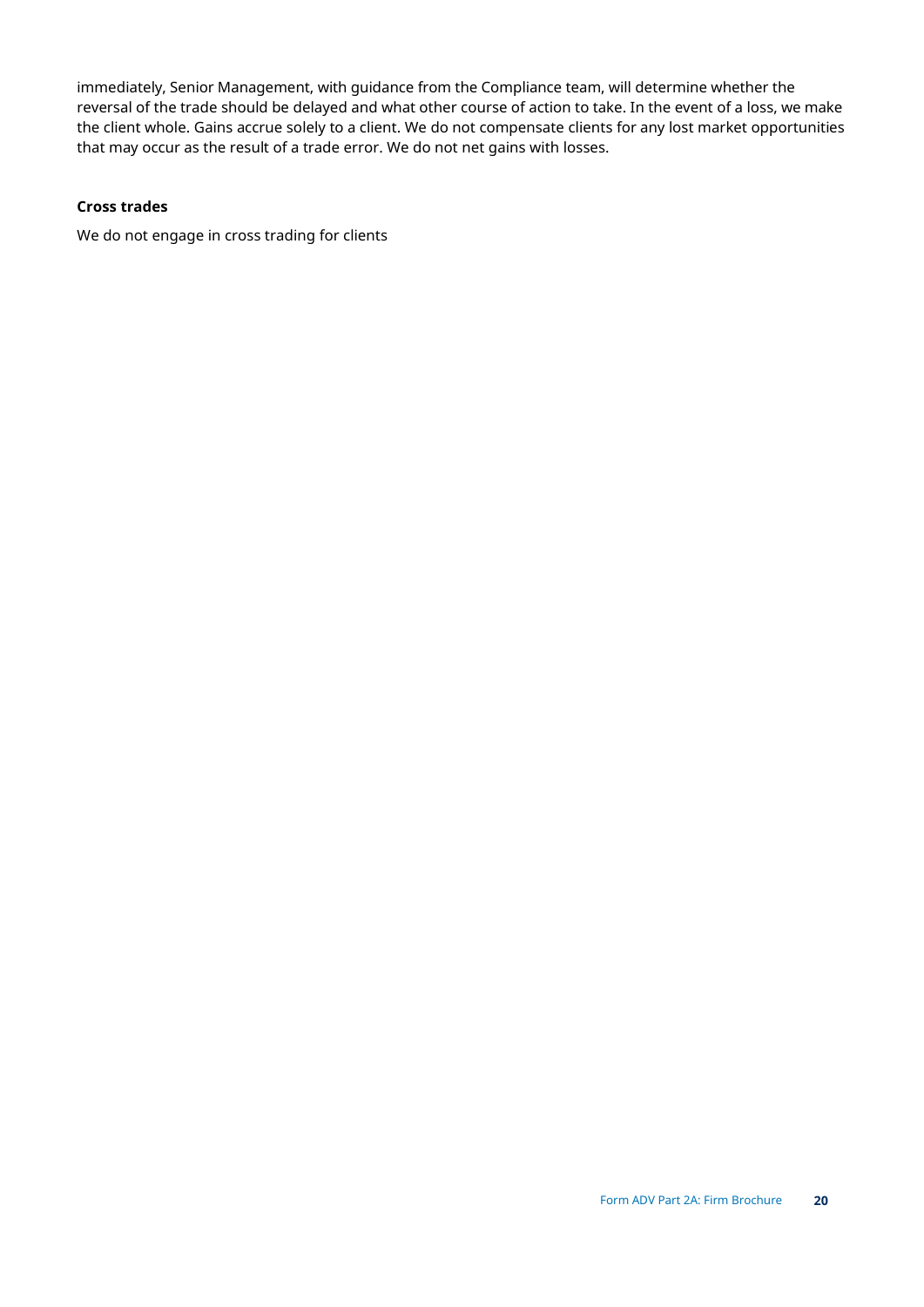## <span id="page-20-0"></span>**Section 13 Review of Accounts**

We undertake an internal review of each discretionary investment managed and advisory account at least once a year. This review includes an update of the client's personal information to ensure the client's investment objectives, restrictions and risk profile are up-to-date and their portfolio remains suitable.

All client accounts are formally reviewed for Mandate compliance on a semi-annual basis independently from the client relationship teams. Exception reports are produced comparing each type of investment Mandate against the portfolios. The results of the review are presented to and reviewed by the Management Committee.

Other events, such as client complaints, client queries, compliance testing and audits, may trigger additional reviews.

We send written account valuations, prepared in accordance with the rules of the FCA. Clients receive quarterly reports of all transactions for the period, current portfolio listings and accounting summaries, as well as economic performance and investment overview reports.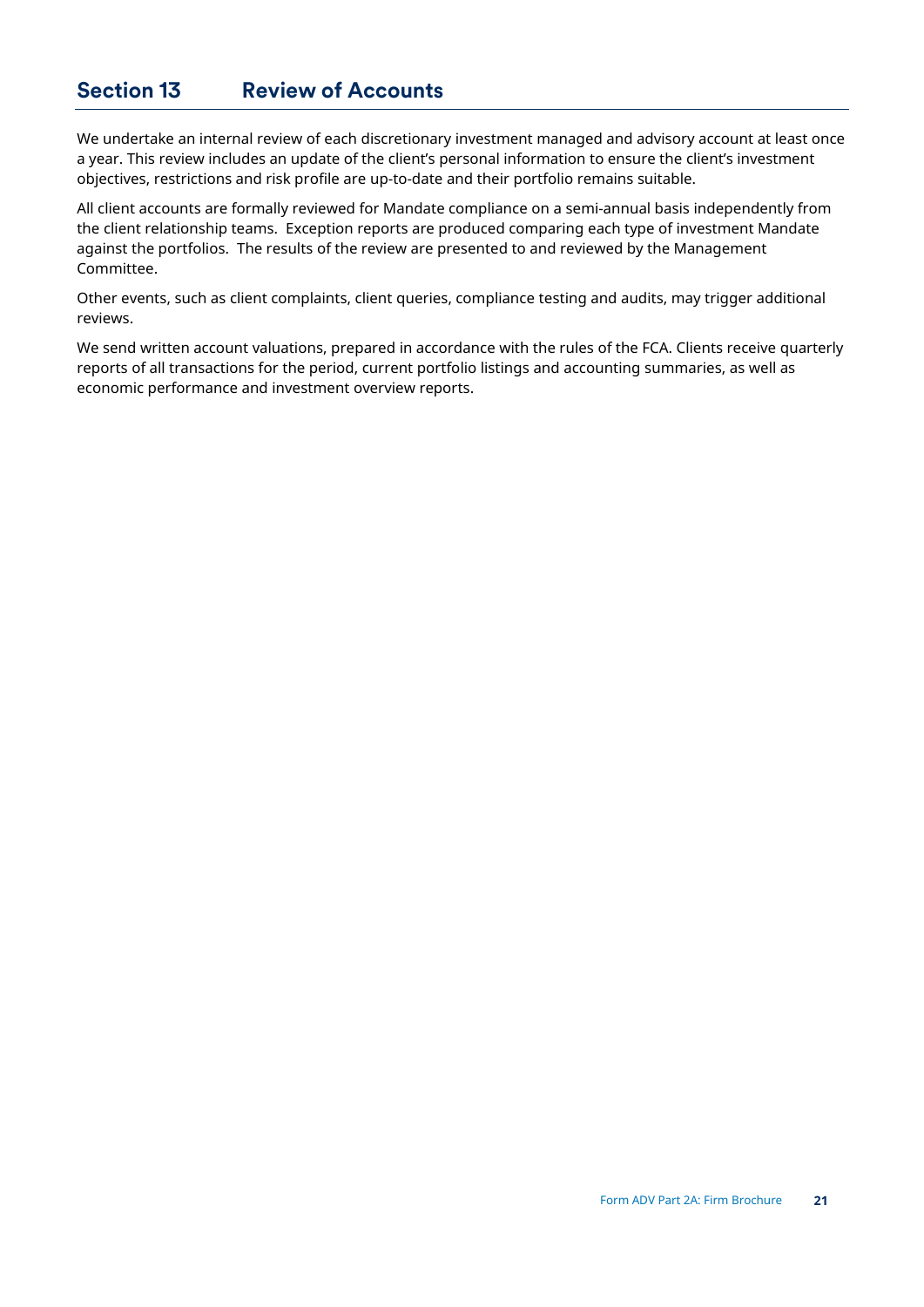<span id="page-21-0"></span>We do not have any client solicitation agreements, do not receive commissions and do not pay for client referrals.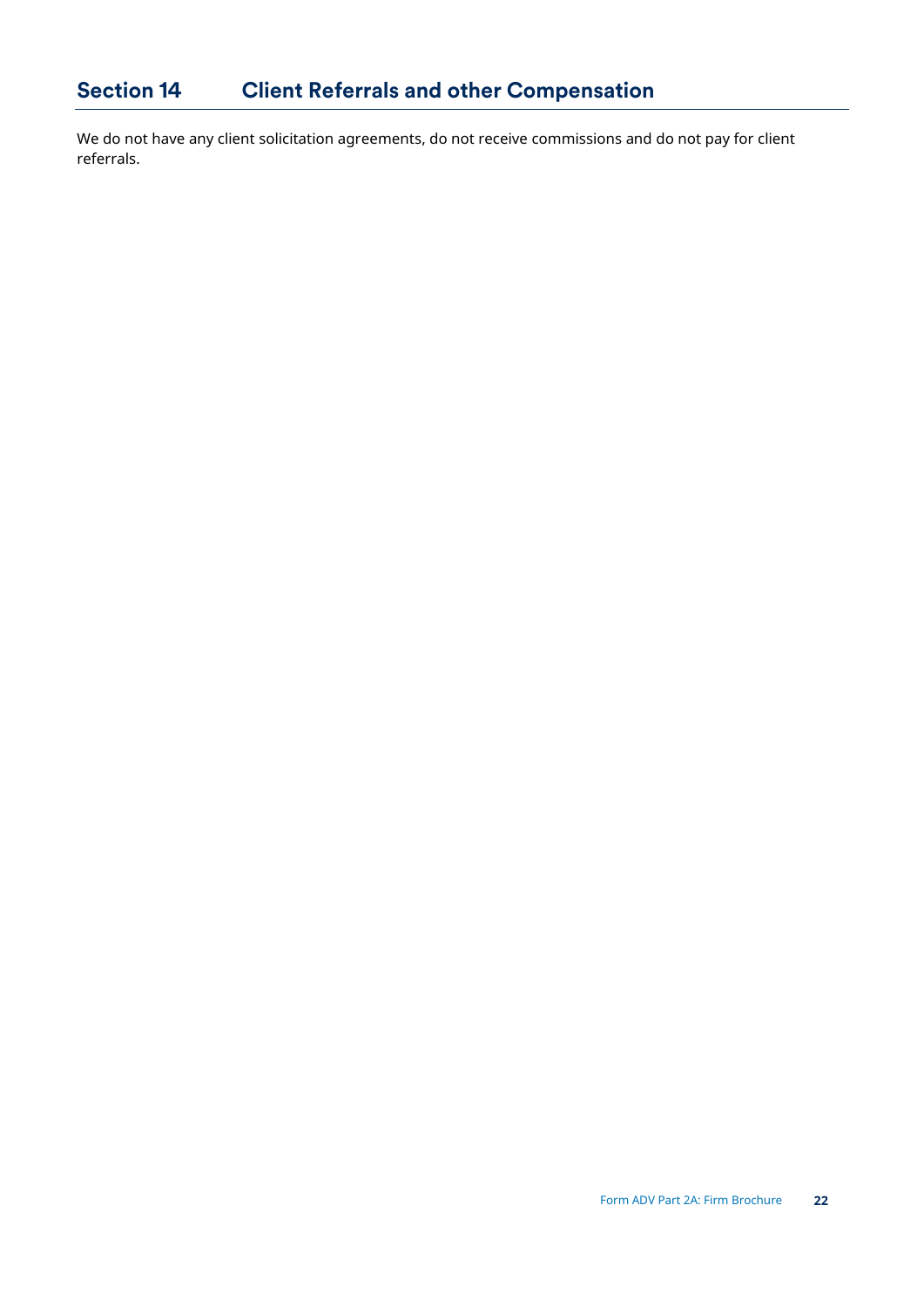<span id="page-22-0"></span>Schroder Wealth Management (US) Limited does not have custody of client assets.

All client accounts are held by unaffiliated third party custodians (with specific expertise in providing for the needs of US resident clients and US taxpayers). Clients contract with us for investment advice and contract separately with the external custodian for all the custody, dealing and reporting services.

As part of the billing process, we advise the client's custodian of the amount of our fee to be deducted against an invoice and the custodian as agent for the client then debits the amount from the client's account. On at least a quarterly basis, the custodian is required to send a statement to the client that shows all transactions in the account during the reporting period. Because the custodian does not calculate the amount of the fee to be deducted, it is important for clients to carefully review their custodial statements and to compare the custody statement against any statement provided by us, to verify the accuracy of the calculation, among other things. Clients should contact us directly if they believe that there may have been an error in the calculation of our fee or any other information provided in the statement/s.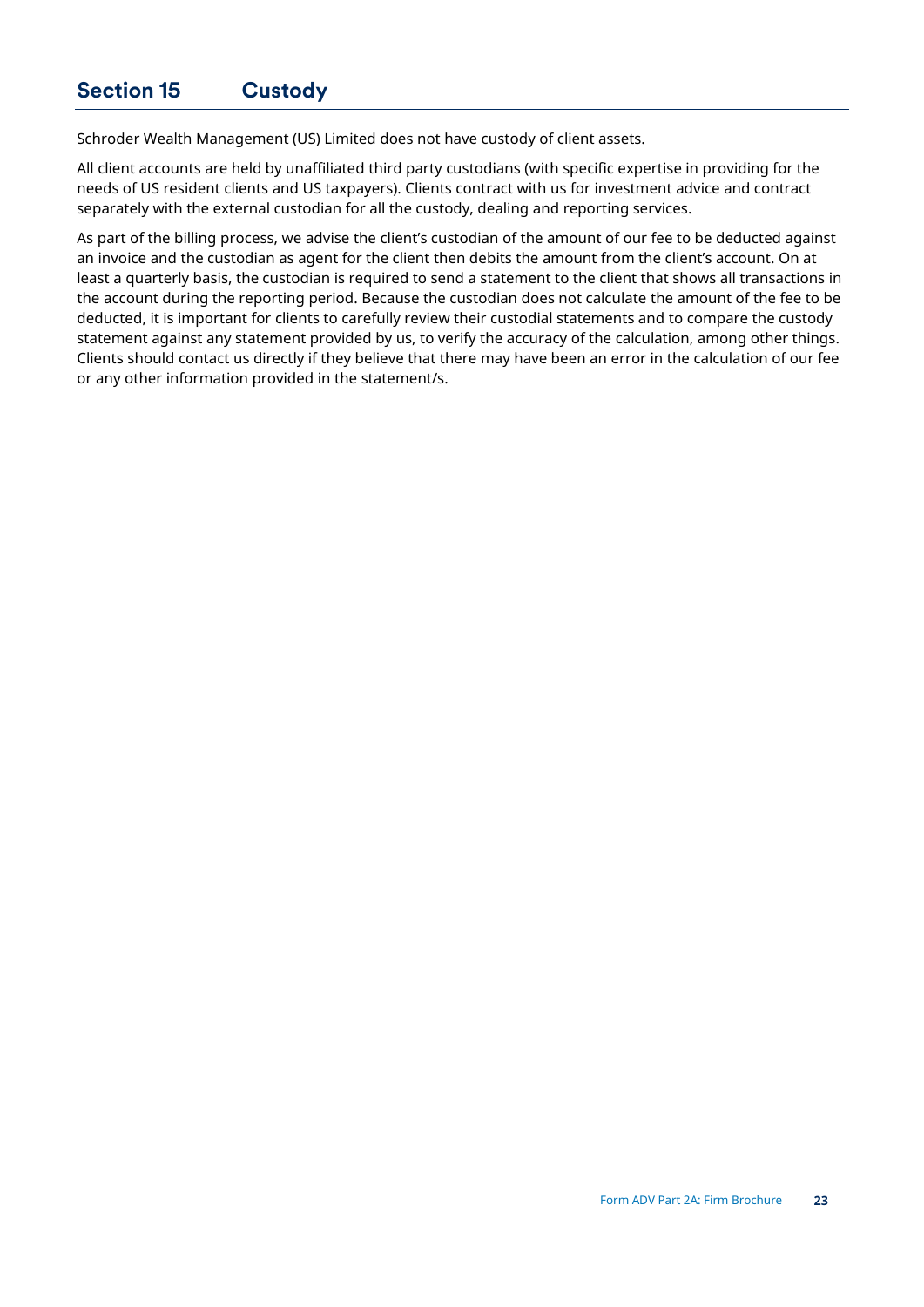### <span id="page-23-0"></span>**Discretion**

By entering into a discretionary Mandate with us, a client grants us discretionary authority to manage securities accounts without prior reference to the client to:

- instruct the client's custodian trading desk to:
	- buy, sell, retain, exchange or otherwise deal in investments and other assets;
	- make deposits;
	- subscribe to issues and offers for sale and accept placings, underwritings and sub-underwritings of any investments (including any issues, offers, placings, underwritings and sub-underwritings where our firm is acting as underwriter, sub-underwriter, broker or adviser to the issuing company or other entity concerned);

Subject to any restrictions set out by a client, we may instruct the investment of any amount it deems appropriate in a single investment and are not restricted in the proportion of the portfolio represented by a single security or issuer.

#### **Non-Discretionary/Advisory**

Advisory, non-discretionary investment management services are available, subject to status. For clients who select this option, we will provide advice on our own initiative, or when asked, on the merits of buying or selling an investment in respect of the client's overall portfolio and perform any subsequent action. This includes:

- investment strategies, asset allocation and types of securities; and
- advice on transactions on any markets.

Subject to any restrictions set out by a client, we may provide advice on any investment and are not restricted in the proportion of the portfolio represented by a single security or issuer.

Where we provide investment advice under a non-discretionary Mandate for US clients, the client has the final responsibility for the decision as to whether or not to act upon that advice and must make their own trading arrangements.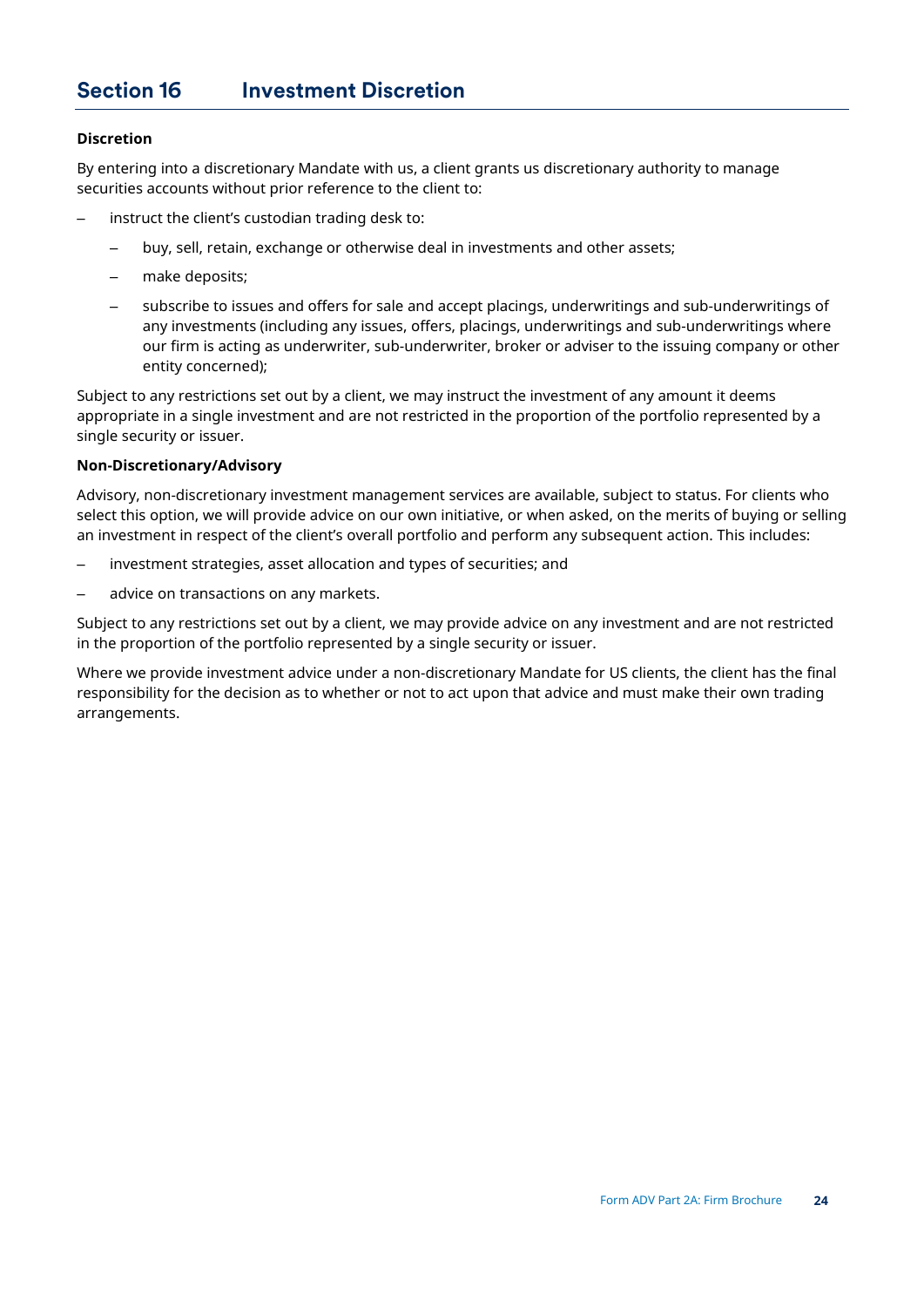## <span id="page-24-0"></span>**Section 17 Voting Client Securities**

When we open an account, we agree with the client whether or not we will proxy vote on their behalf.

In accordance with its fiduciary duty to clients and Rule 206(4)-6 of the Investment Advisers Act, Schroder Wealth Management (US) Limited has adopted and implemented written policies and procedures governing the voting of client securities.

All proxies that Schroder Wealth Management (US) Limited receives will be treated in accordance with these policies and procedures.

The firm's policy is to take an active approach to share ownership rights and responsibilities on behalf of our clients. Once the client has invested in a company, the firm continues to assess the performance of the management of the company and whether or not shareholder and management interests are aligned. The firm makes voting decisions internally, but clients (on request) may direct the firm on their voting preferences.

The firm generally votes other than in blocking markets where trading restrictions apply. In gathering information and making voting decisions, the firm endeavours to engage with investee companies. The firm also reports to clients, on a periodic basis, the nature of its stewardship and voting activities if clients request this information.

Clients may obtain a copy of proxy voting policies and procedures upon request.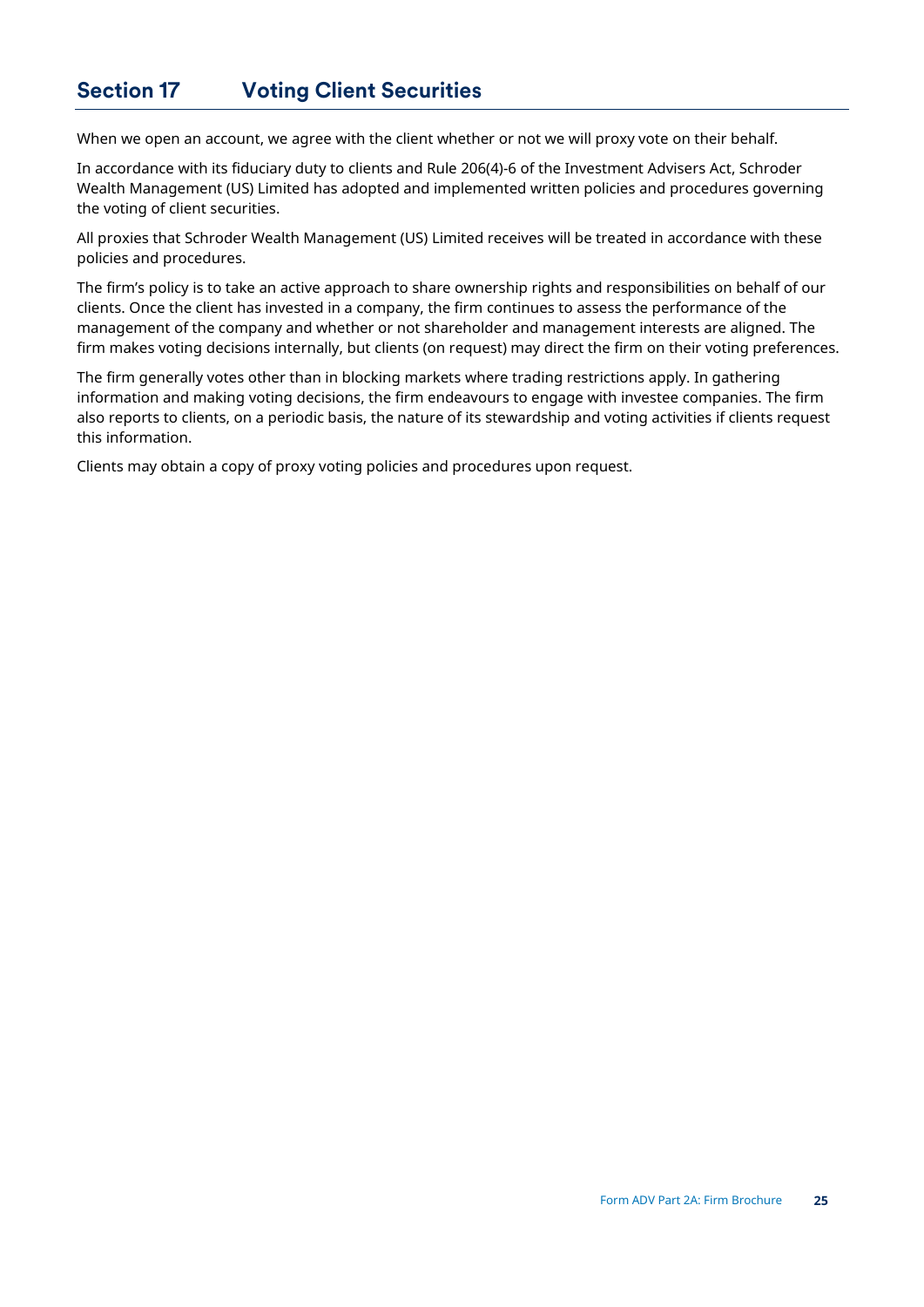<span id="page-25-0"></span>We have not been the subject of a bankruptcy petition. No financial conditions are likely to impair our ability to meet contractual commitments to clients.

We do not require pre-payment of fees.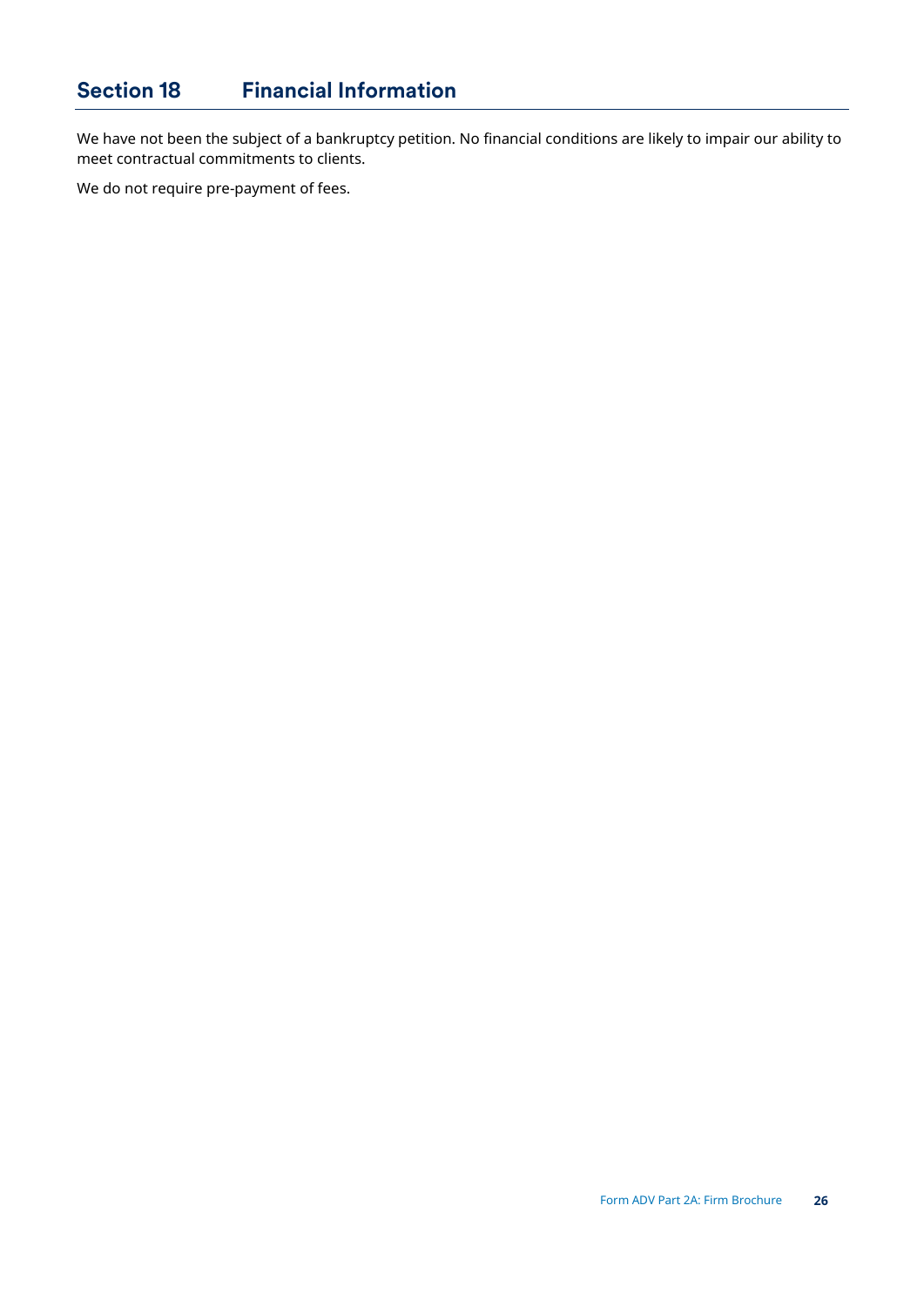## <span id="page-26-0"></span>**Section 19 Requirements for State-Registered Advisers**

Schroder Wealth Management (US) Limited has no additional disclosures to make.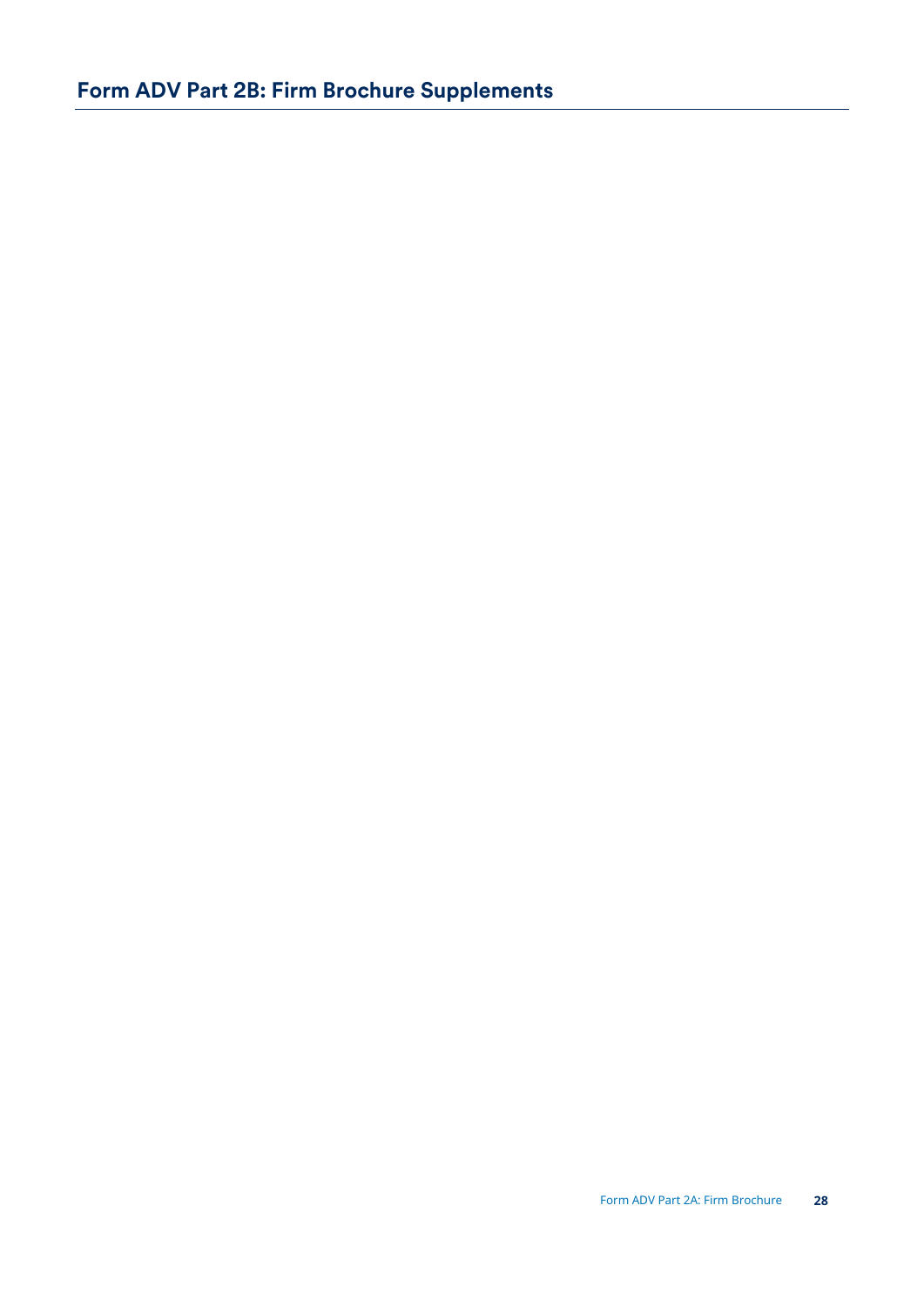# **Schroders**



## **Form ADV Part 2B: Firm Brochure Supplement**

Martin Heale, FCSI

31st March 2022

**Schroder Wealth Management (US) Limited** 1 London Wall Place London EC2Y 5AU United Kingdom Telephone: +44 (0) 20 7658 1000 Attention: [ben.noah@schroders.com](mailto:ben.noah@schroders.com)  Website: http://www.schroders.com/uswealth

**Schroder Wealth Management (US) Limited is an investment adviser that is registered with the United States Securities and Exchange Commission. Registration with the United States Securities and Exchange Commission does not imply a certain level of skill or training.**

**This brochure provides information about Martin Heale and supplements the full Schroder Wealth Management (US) Limited firm brochure. You should have received a copy of our brochure. Please contact Benedict Noah at +44 (0)20 7658 1000 if you did not receive the full Schroder Wealth Management (US) Limited firm brochure or if you have any questions about the contents of this supplement.** 

**Additional information about Martin Heale is also available on the SEC's website at www.adviserinfo.sec.gov.**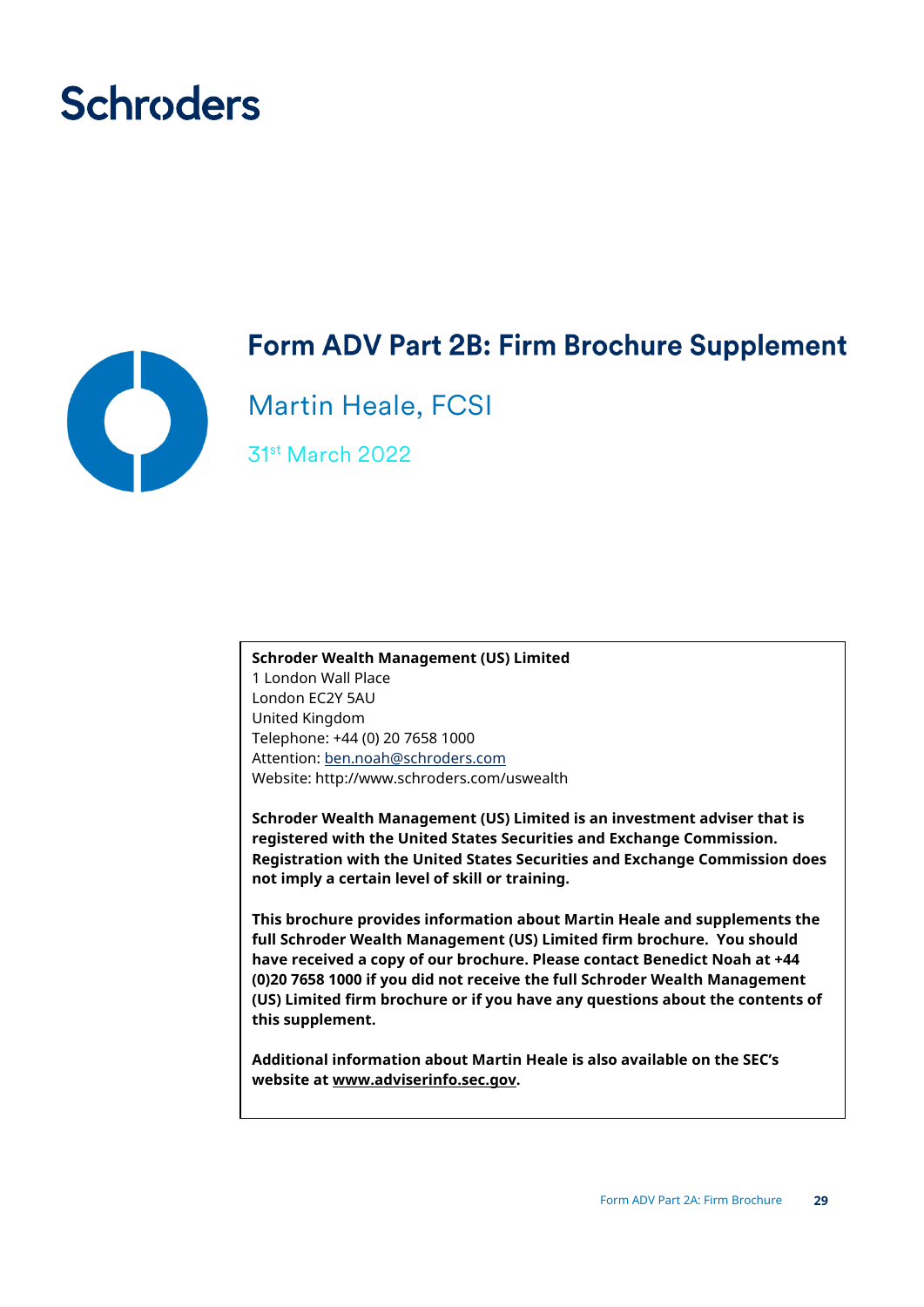## **Section 1 Educational background and business experience**

**Full Legal Name:** Martin John Heale

**Born:** 1963

**Education:** IMD business school in Lausanne, Switzerland

### **Recent business experience:**

Prior to joining Schroders in 2017, Martin was a Managing Director for Royal Bank of Canada Wealth Management International in the UK. Based in London, Martin was responsible for providing integrated wealth management solutions, primarily for high net worth US, select Latin American and Caribbean clients who wish for their wealth to be managed from London with an international focus.

Prior to joining Royal Bank of Canada in 2011, Martin had over 20 years' experience in leading client relationship teams and advising international clients on all aspects of preserving and growing wealth.

In the early part of his career, he worked as an Investment Manager and was elected a Member of The London Stock Exchange in 1990 with James Capel & Co before joining Barclays de Zoete Wedd (BZW) in 1992. Martin became a Director of BZW Portfolio Management Ltd in 1995 and the board gained the banking license to become Barclays Private Bank in 1996 (now Barclays Wealth). In 2005, Martin joined Kleinwort Benson and held various senior positions including UK Managing Director and Head of Private Wealth Management.

## **Professional designations:**

- Series 65 qualified
- The Securities Institute Diploma
- Fellow of the Chartered Institute for Securities and Investment

## **Section 2 Disciplinary Information**

Martin has not been, and is not, involved in any legal or disciplinary events.

## **Section 3 Other business activities**

### **Investment related activities**

Martin is not engaged in any other investment-related activities that provide substantial compensation or involves a substantial amount of his time.

### **Non-Investment related activities**

Martin is not engaged in any other business or occupation that provides substantial compensation or involves a substantial amount of his time.

## **Section 4 Additional Compensation**

Martin does not receive any compensation for advisory activities other than those described in this brochure supplement and the full Schroder Wealth Management (US) Limited firm brochure.

## **Section 5 Supervision**

The Senior Management team of Schroder Wealth Management (US) Limited is responsible for the supervision of all employees and for the oversight of investment advice provided to clients. The Senior Management team includes Dominic Emmerson (Board Director), Martin Heale (Portfolio Director), Janette Saxer (Portfolio Director), Matthew Ayres (Deputy Financial Controller, Wealth Management), Hayley Kempshall (Global Head of Middle Offices, Wealth Management), Wilaf Moore (Portfolio Director) and Benedict Noah (Global Head of Compliance, Wealth Management).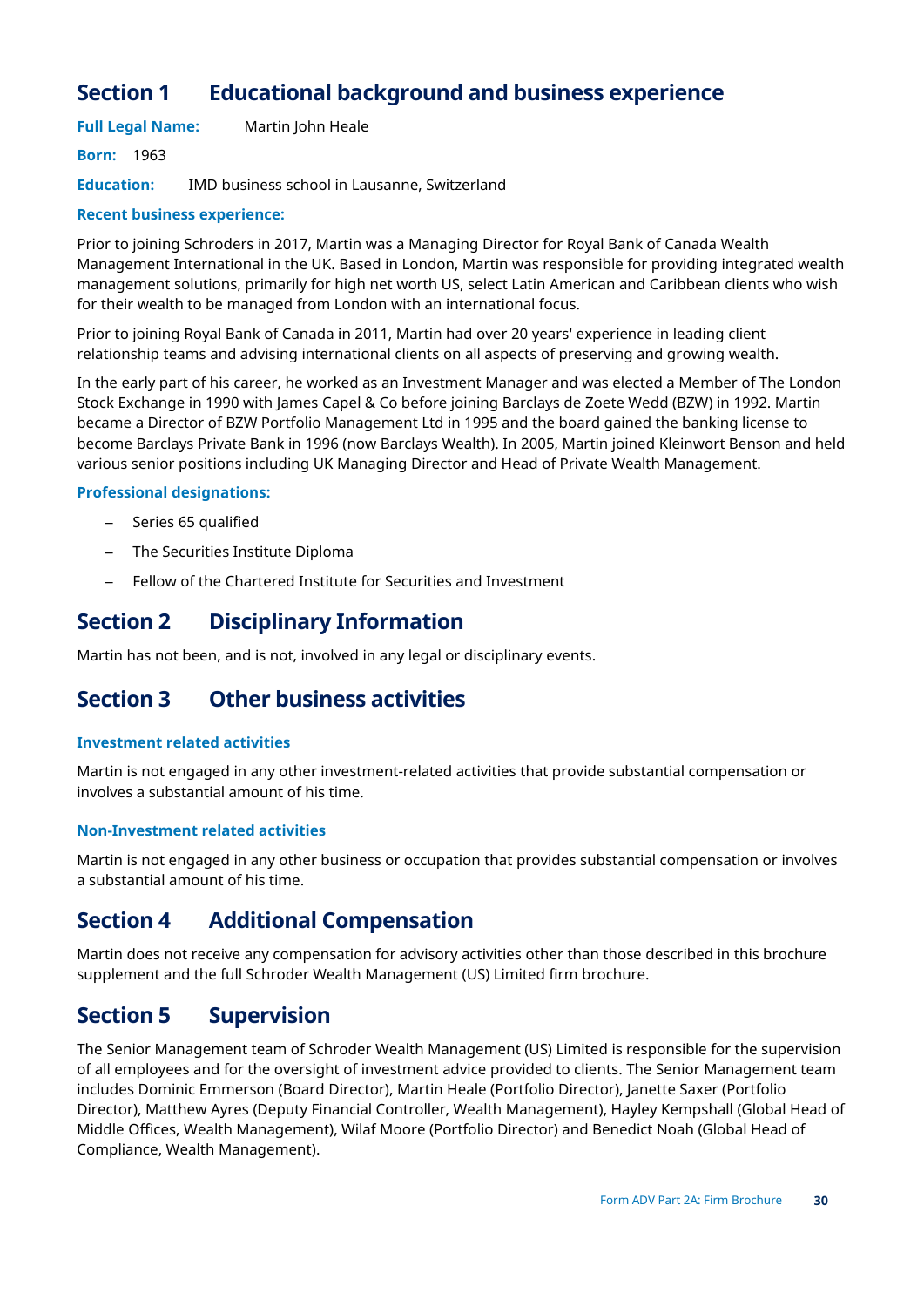Dominic Emmerson is responsible for monitoring the advice that Martin provides to clients. His telephone number is +44 (0)20 7658 1000.

We use the following key controls to monitor the advice given to clients, the output of which is reported to the Senior Management team:

- Tim Burrows, the firm's Head of Client Operations, periodically performs an independent review of the portfolio's asset allocation against the client's investment parameters;
- Dominic Emmerson periodically performs peer group reviews of client's portfolio performance ;
- We hire a firm of independent consultants that periodically assesses risk-adjusted performance and volatility against the industry peer group for the client's portfolio;
- Benedict Noah, the firm's Chief Compliance Officer, undertakes periodic reviews for compliance issues; and
- Alec Merrett of our Internal Audit Function performs periodic audits.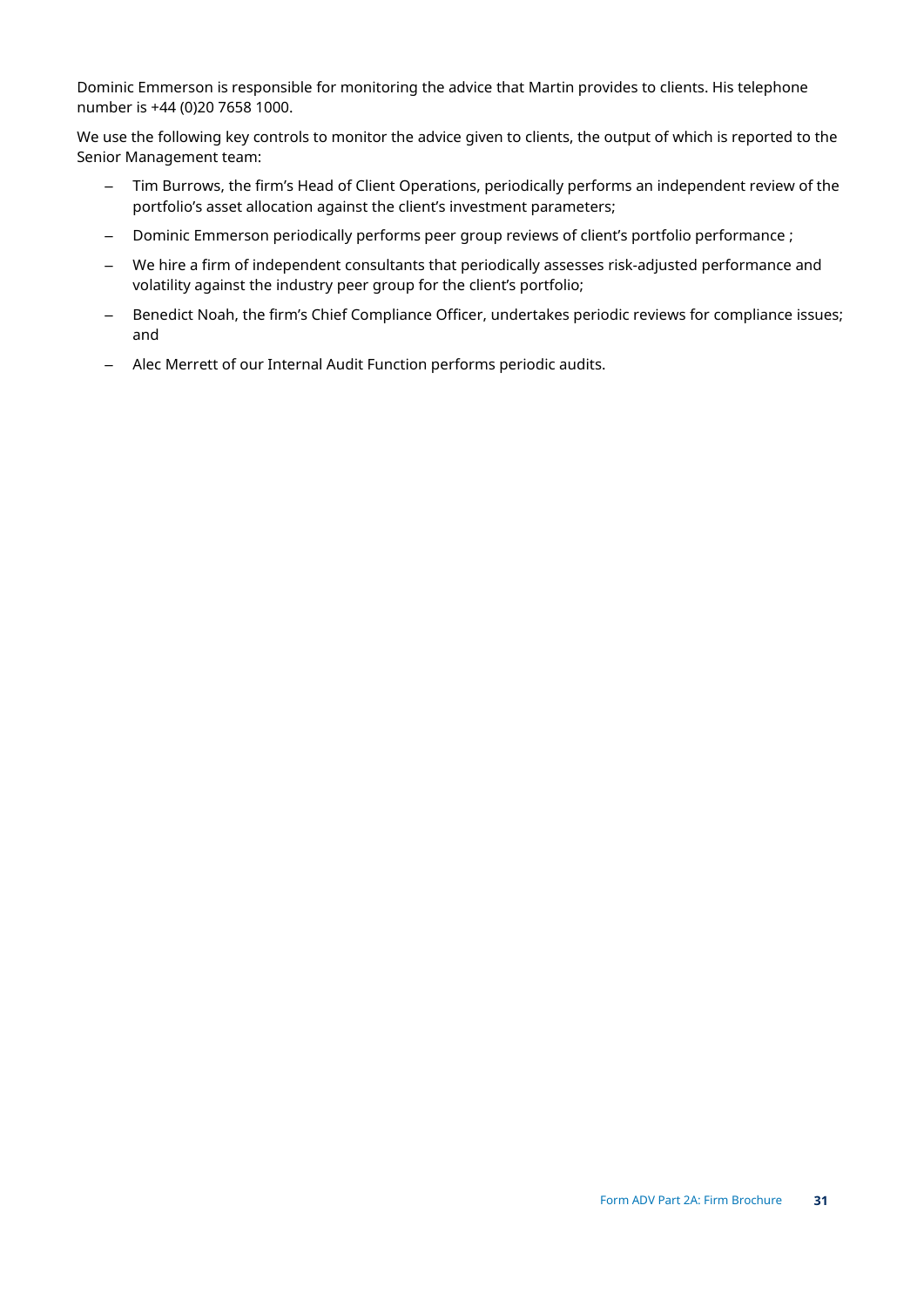# **Schroders**



## **Form ADV Part 2B: Firm Brochure Supplement**

Janette Saxer, FCSI

31st March 2022

## **Schroder Wealth Management (US) Limited** 1 London Wall Place London EC2Y 5AU United Kingdom Telephone: +44 (0) 20 7658 1000 Attention: ben.noah@schroders.com Website: http://www.schroders.com/uswealth

**Schroder Wealth Management (US) Limited is an investment adviser that is registered with the United States Securities and Exchange Commission. Registration with the United States Securities and Exchange Commission does not imply a certain level of skill or training.**

**This brochure provides information about Janette Saxer and supplements the full Schroder Wealth Management (US) Limited firm brochure. You should have received a copy of our brochure. Please contact Benedict Noah at +44 (0)20 7658 1000 if you did not receive the full Schroder Wealth Management (US) Limited firm brochure or if you have any questions about the contents of this supplement.** 

**Additional information about Janette Saxer is also available on the SEC's website at www.adviserinfo.sec.gov.**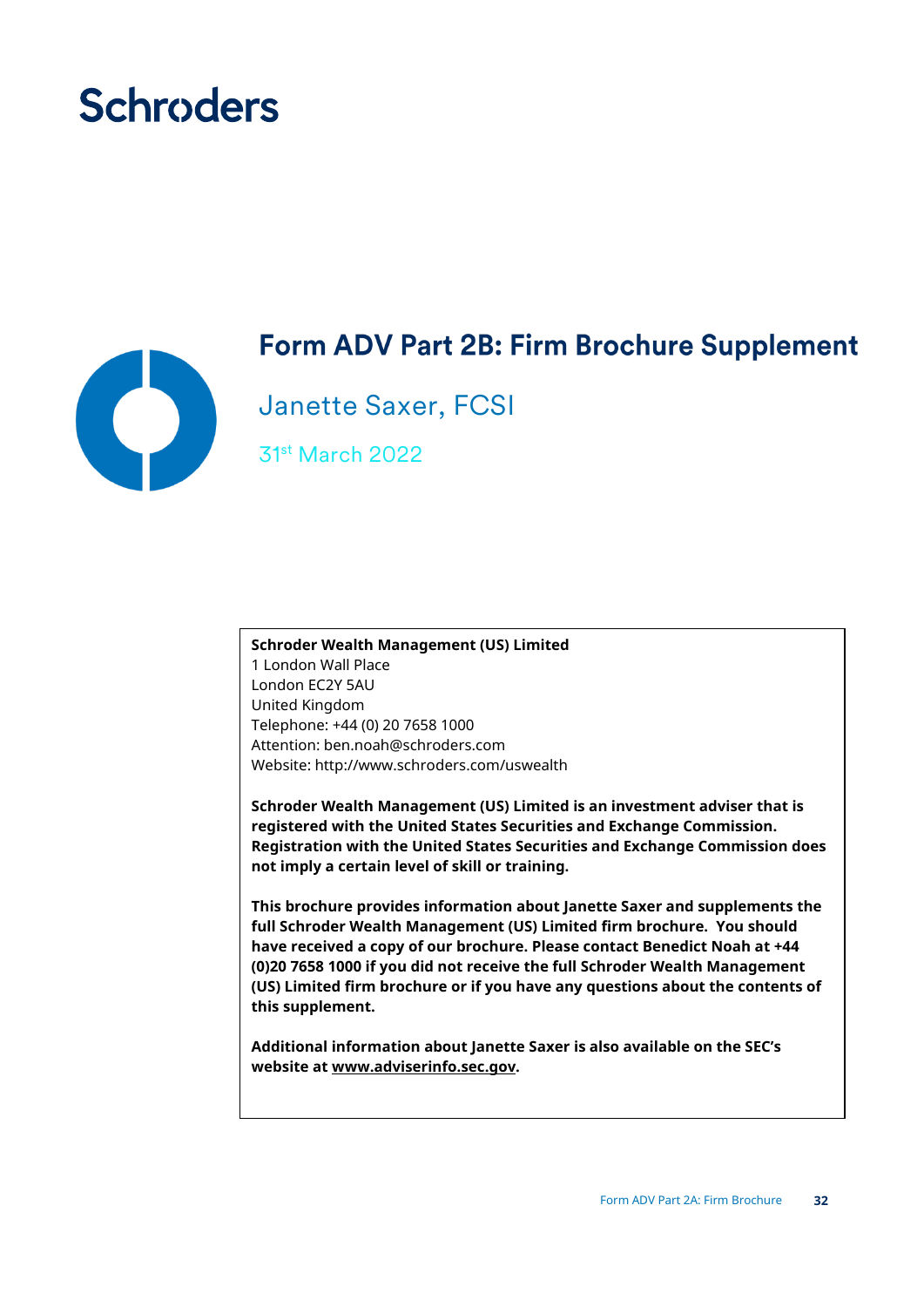## **Section 1 Educational background and business experience**

**Full Legal Name:** Janette Clare Saxer

**Born:** 1967

**Education:** High School

### **Recent business experience:**

Janette has over 30 years' experience in advising and growing clients' wealth and working in partnership with clients' other professional advisors. Prior to joining Schroders in 2017, Janette was Director at the Royal Bank of Canada Wealth Management International in London managing the wealth for US centric and Caribbean High Net Worth clients.

Previous to that she was a Director at Barclays Private Banking responsible for the team providing integrated wealth management services including banking solutions, also for high net worth US and Caribbean clients.

In the early part of her career, she worked for Barclays Private Bank AG, Zurich in 1989, responsible for Wealth Management banking services. **Professional designations:**

- Series 65 qualified
- CISI Level 6 PCIAM
- Fellow of the Chartered Institute for Securities and Investment

## **Section 2 Disciplinary Information**

Janette has not been, and is not, involved in any legal or disciplinary events.

## **Section 3 Other business activities**

### **Investment related activities**

Janette is not engaged in any other investment-related activities that provide substantial compensation or involves a substantial amount of her time.

### **Non-Investment related activities**

Janette is not engaged in any other business or occupation that provides substantial compensation or involves a substantial amount of her time.

## **Section 4 Additional Compensation**

Janette does not receive any compensation for advisory activities other than those described in this brochure supplement and the full Schroder Wealth Management (US) Limited firm brochure.

## **Section 5 Supervision**

The Senior Management team of Schroder Wealth Management (US) Limited is responsible for the supervision of all employees and for the oversight of investment advice provided to clients. The Senior Management team includes Dominic Emmerson (Board Director), Martin Heale (Portfolio Director), Janette Saxer (Portfolio Director), Matthew Ayres (Deputy Financial Controller, Wealth Management), Hayley Kempshall (Global Head of Middle Offices, Wealth Management), Wilaf Moore (Portfolio Director) and Benedict Noah (Global Head of Compliance, Wealth Management).

Dominic Emmerson is responsible for monitoring the advice that Janette provides to clients. His telephone number is +44 (0)20 7658 1000.

We use the following key controls to monitor the advice given to clients, the output of which is reported to the Senior Management team: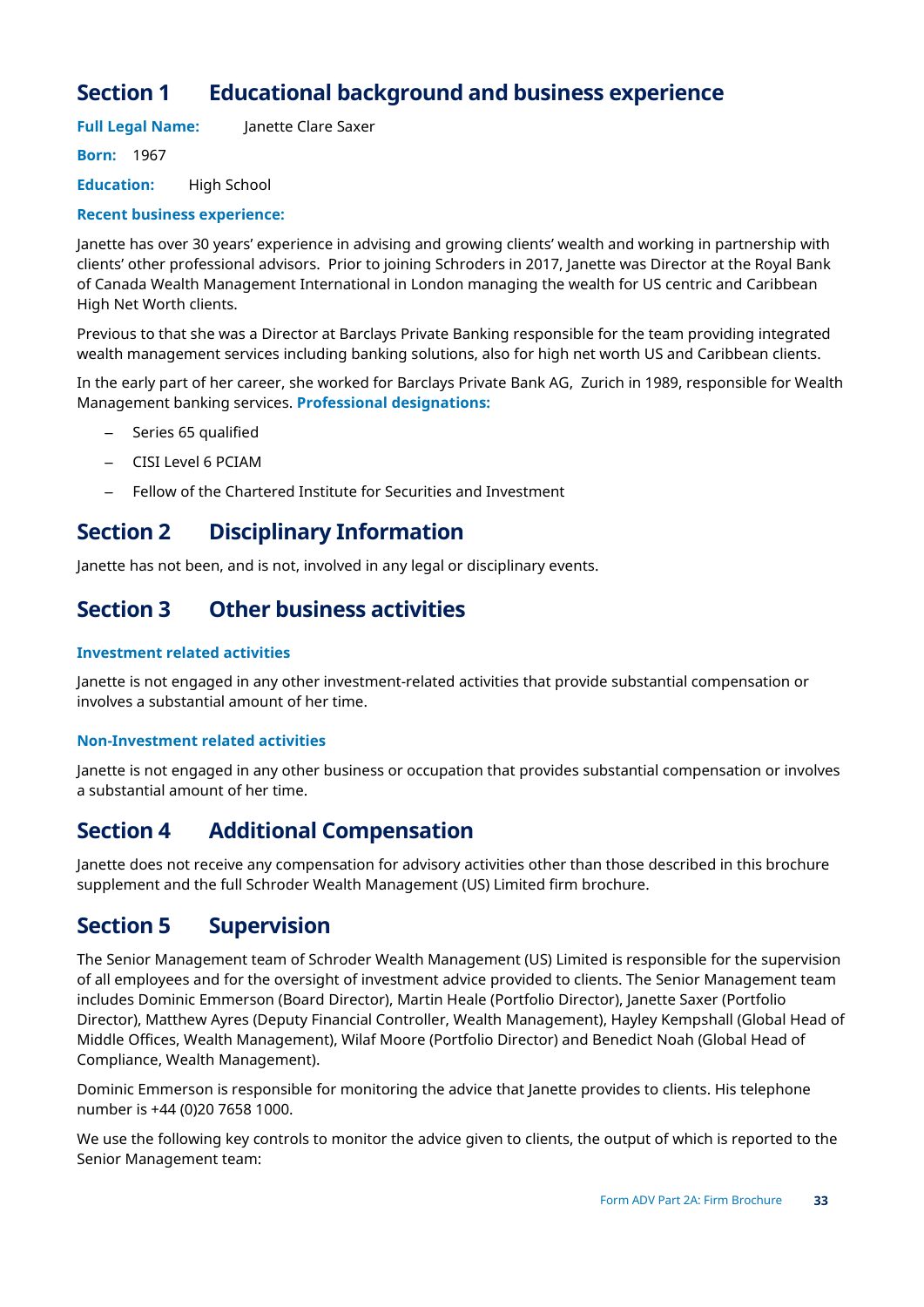- Tim Burrows, the firm's Head of Client Operations, periodically performs an independent review of the portfolio's asset allocation against the client's investment parameters;
- Dominic Emmerson periodically performs peer group reviews of client's portfolio performance ;
- We hire a firm of independent consultants that periodically assesses risk-adjusted performance and volatility against the industry peer group for the client's portfolio;
- Benedict Noah, the firm's Chief Compliance Officer, undertakes periodic reviews for compliance issues; and
- Alec Merrett of our Internal Audit Function performs periodic audits.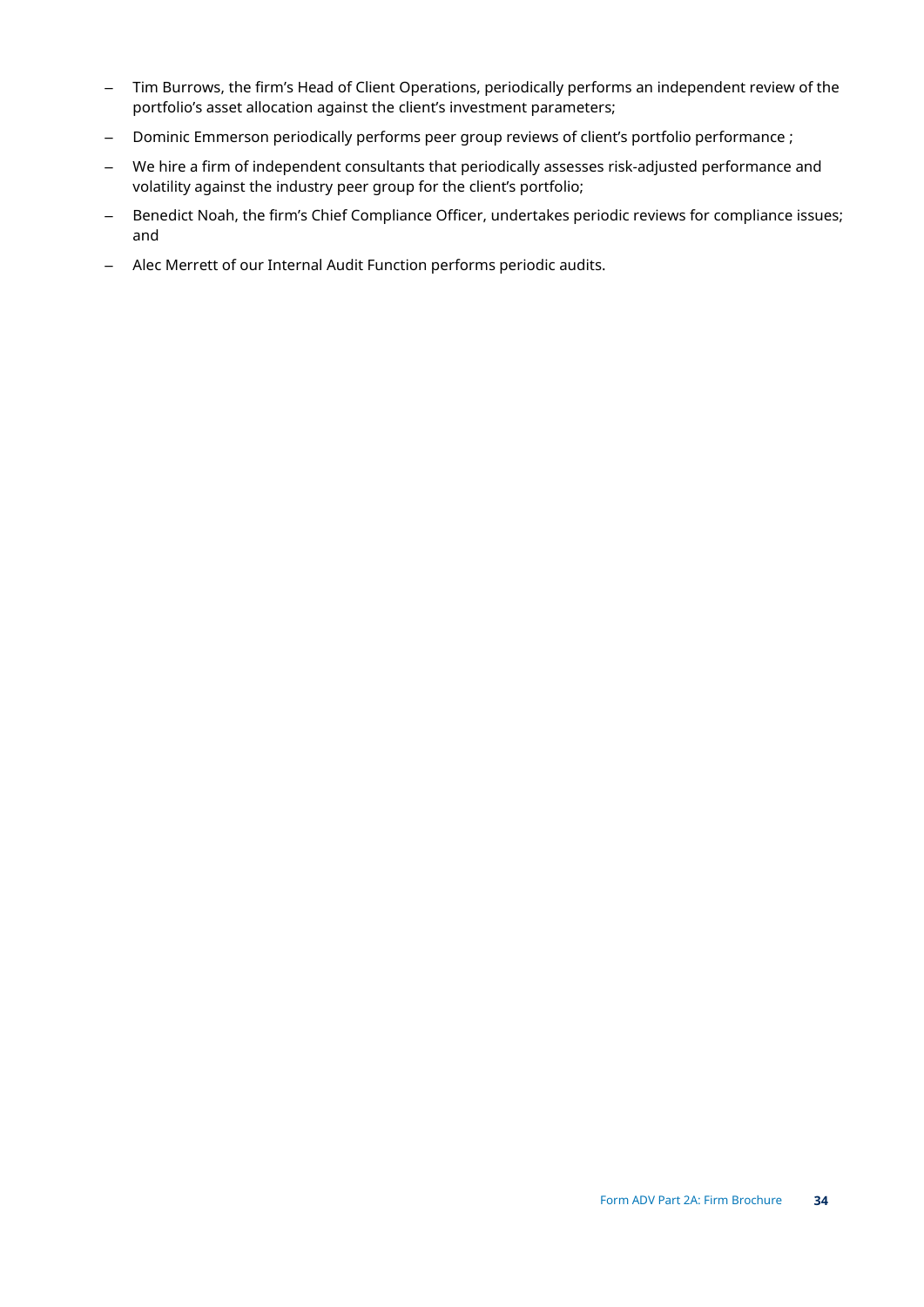# **Schroders**



# Form ADV Part 2B: Firm Brochure Supplement

Michael Greenwood, CFA

31st March 2022

**Schroder Wealth Management (US) Limited** 1 London Wall Place London EC2Y 5AU United Kingdom Telephone: +44 (0) 20 7658 1000 Attention: ben.noah@schroders.com Website: http://www.schroders.com/uswealth

**Schroder Wealth Management (US) Limited is an investment adviser that is registered with the United States Securities and Exchange Commission. Registration with the United States Securities and Exchange Commission does not imply a certain level of skill or training.**

**This brochure provides information about Michael Greenwood and supplements the full Schroder Wealth Management (US) Limited firm brochure. You should have received a copy of our brochure. Please contact Benedict Noah at +44 (0)20 7658 1000 if you did not receive the full Schroder Wealth Management (US) Limited firm brochure or if you have any questions about the contents of this supplement.** 

**Additional information about Michael Greenwood is also available on the SEC's website at www.adviserinfo.sec.gov.**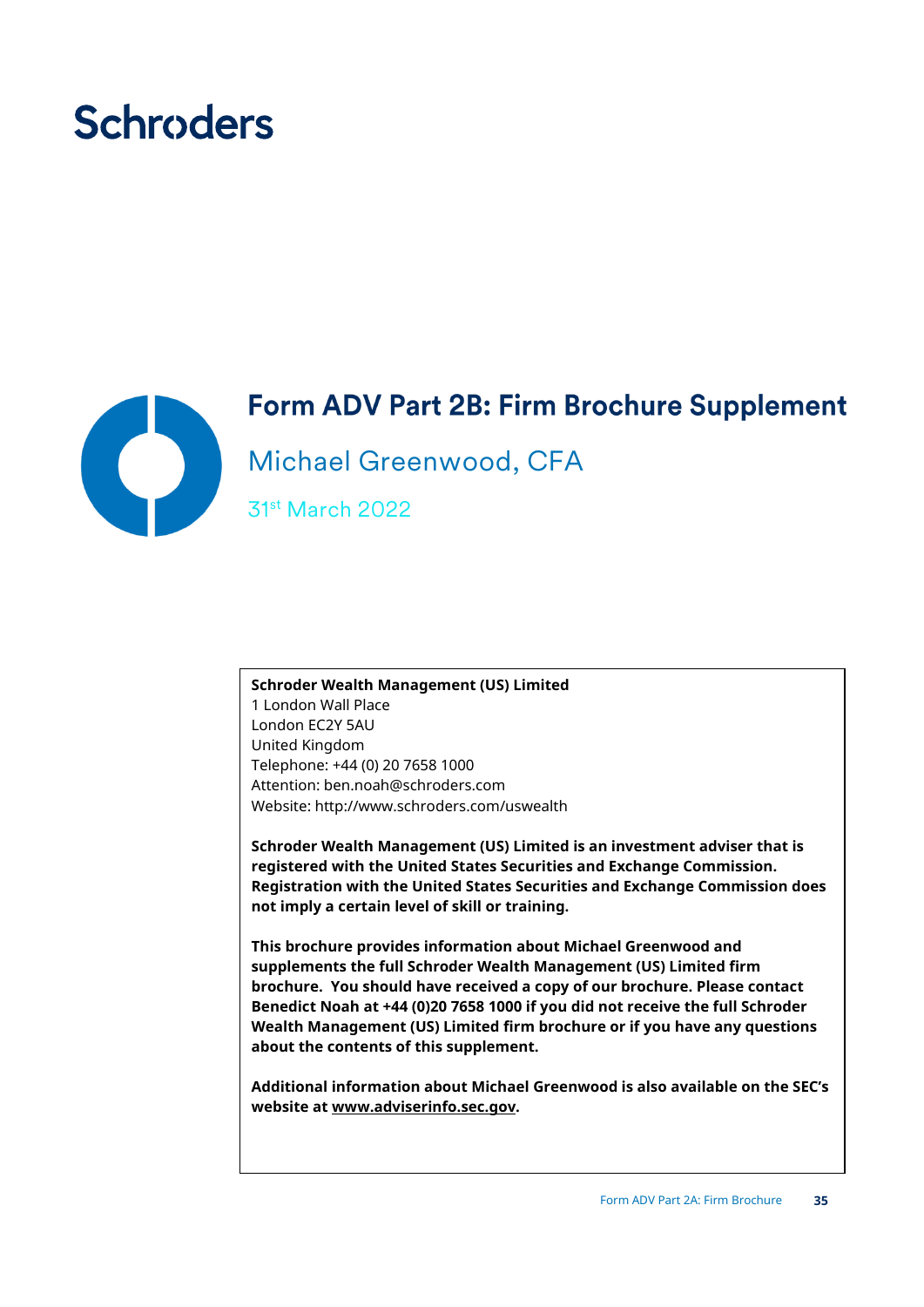## **Section 1 Educational background and business experience**

## **Full Legal Name:** Michael Geoffrey Greenwood

## **Born:** 1986

**Education:** University of Southampton – BSc (Hons) Management and Economics

### **Recent business experience:**

Prior to joining Schroders in 2017, Michael worked at RBC Wealth Management International in London for 8 years. Whilst at Royal Bank of Canada, he was responsible for providing investment advice to ultra-high net worth American clients.

Michael's career started at Barclays Capital in its Corporate Lending team, with responsibility for debt origination, structuring and transaction execution. From there he moved to Fidelity International, where he dealt with high net worth private clients holding accounts directly with the organisation, investing in their platform of funds and strategies.

### **Professional designations:**

- Series 65 qualified
- Chartered Financial Analyst
- Level 4 Investment Management Certificate
- Member of the Chartered Institute for Securities and Investment

## **Section 2 Disciplinary Information**

Michael has not been, and is not, involved in any legal or disciplinary events.

## **Section 3 Other business activities**

### **Investment related activities**

Michael is not engaged in any other investment-related activities that provide substantial compensation or involves a substantial amount of his time.

## **Non-Investment related activities**

Michael is not engaged in any other business or occupation that provides substantial compensation or involves a substantial amount of his time.

## **Section 4 Additional Compensation**

Michael does not receive any compensation for advisory activities other than those described in this brochure supplement and the full Schroder Wealth Management (US) Limited firm brochure.

## **Section 5 Supervision**

The Senior Management team of Schroder Wealth Management (US) Limited is responsible for the supervision of all employees and for the oversight of investment advice provided to clients. The Senior Management team includes Dominic Emmerson (Board Director), Martin Heale (Portfolio Director), Janette Saxer (Portfolio Director), Matthew Ayres (Deputy Financial Controller, Wealth Management), Hayley Kempshall (Global Head of Middle Offices, Wealth Management), Wilaf Moore (Portfolio Director) and Benedict Noah (Global Head of Compliance, Wealth Management)

Dominic Emmerson is responsible for monitoring the advice that Michael provides to clients. His telephone number is +44 (0)20 7658 1000.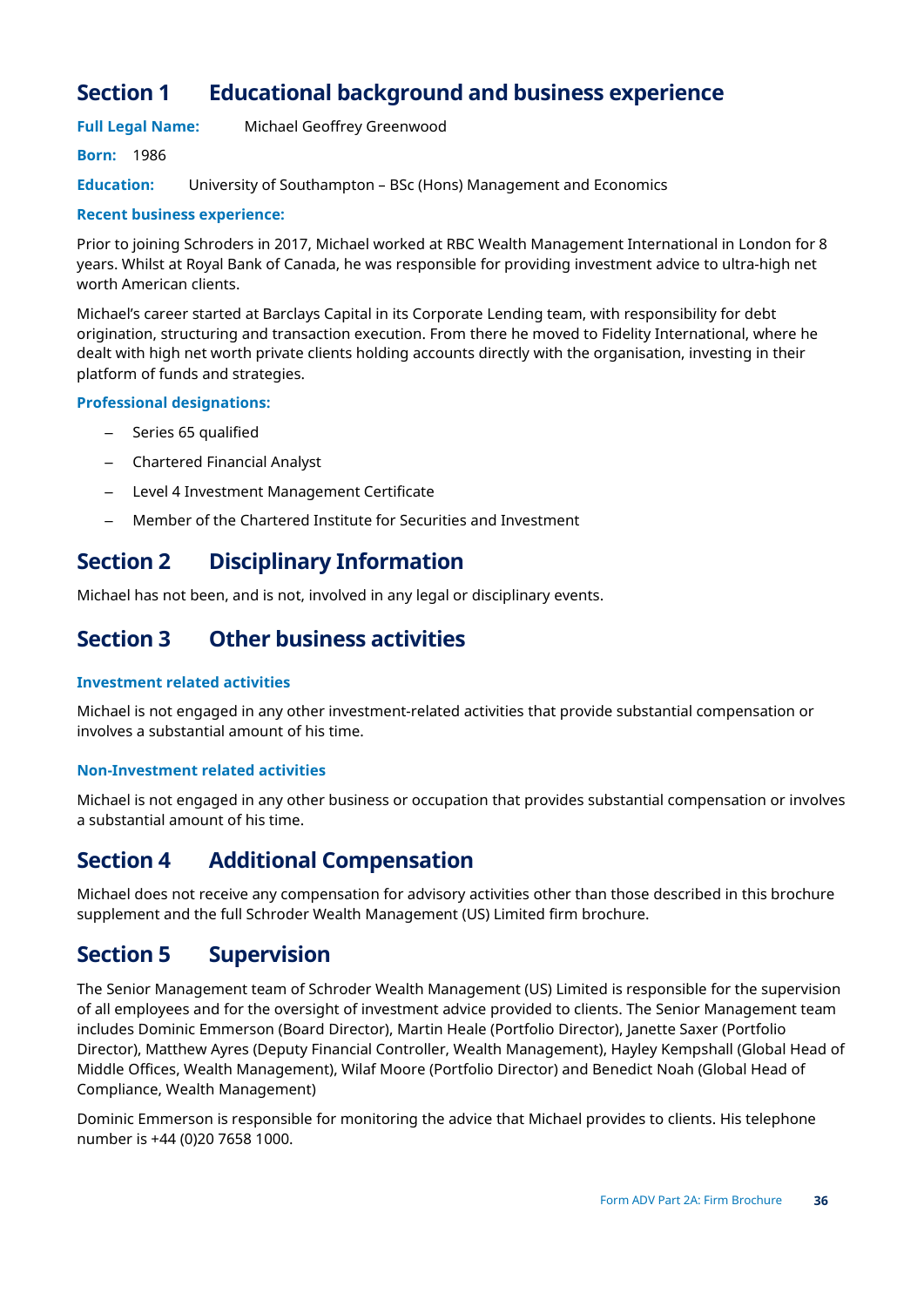We use the following key controls to monitor the advice given to clients, the output of which is reported to the Senior Management team:

- Tim Burrows, the firm's Head of Client Operations, periodically performs an independent review of the portfolio's asset allocation against the client's investment parameters;
- Dominic Emmerson periodically performs peer group reviews of client's portfolio performance ;
- We hire a firm of independent consultants that periodically assesses risk-adjusted performance and volatility against the industry peer group for the client's portfolio;
- Benedict Noah, the firm's Chief Compliance Officer, undertakes periodic reviews for compliance issues; and
- Alec Merrett of our Internal Audit Function performs periodic audits.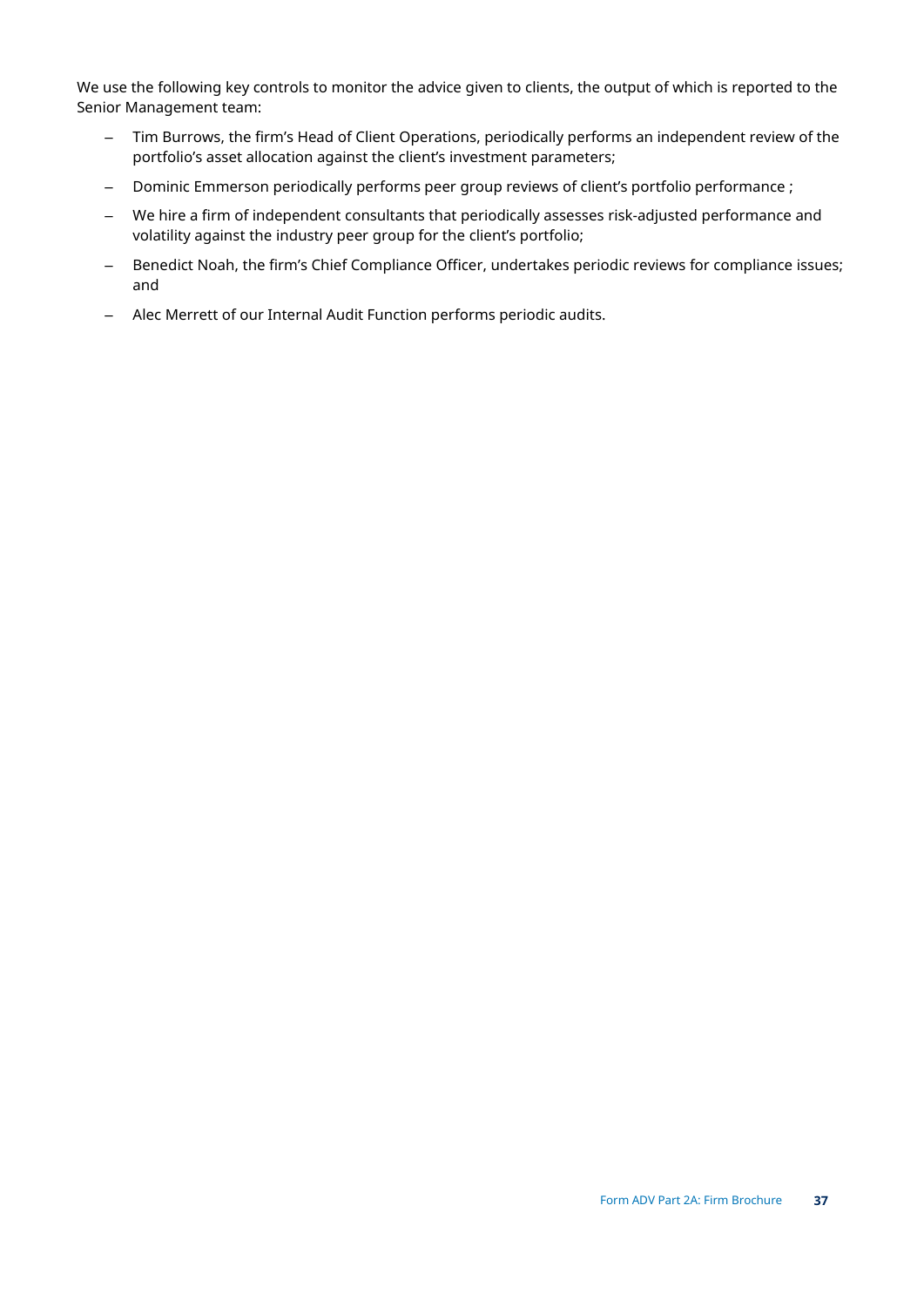# **Schroders**



## **Form ADV Part 2B: Firm Brochure Supplement**

Emily Kidd, MBA

17th May 2022

**Schroder Wealth Management (US) Limited** 1 London Wall Place London EC2Y 5AU United Kingdom Telephone: +44 (0) 20 7658 1000 Attention: ben.noah@schroders.com Website: http://www.schroders.com/uswealth

**Schroder Wealth Management (US) Limited is an investment adviser that is registered with the United States Securities and Exchange Commission. Registration with the United States Securities and Exchange Commission does not imply a certain level of skill or training.**

**This brochure provides information about Janette Saxer and supplements the full Schroder Wealth Management (US) Limited firm brochure. You should have received a copy of our brochure. Please contact Benedict Noah at +44 (0)20 7658 1000 if you did not receive the full Schroder Wealth Management (US) Limited firm brochure or if you have any questions about the contents of this supplement.** 

**Additional information about Janette Saxer is also available on the SEC's website at www.adviserinfo.sec.gov.**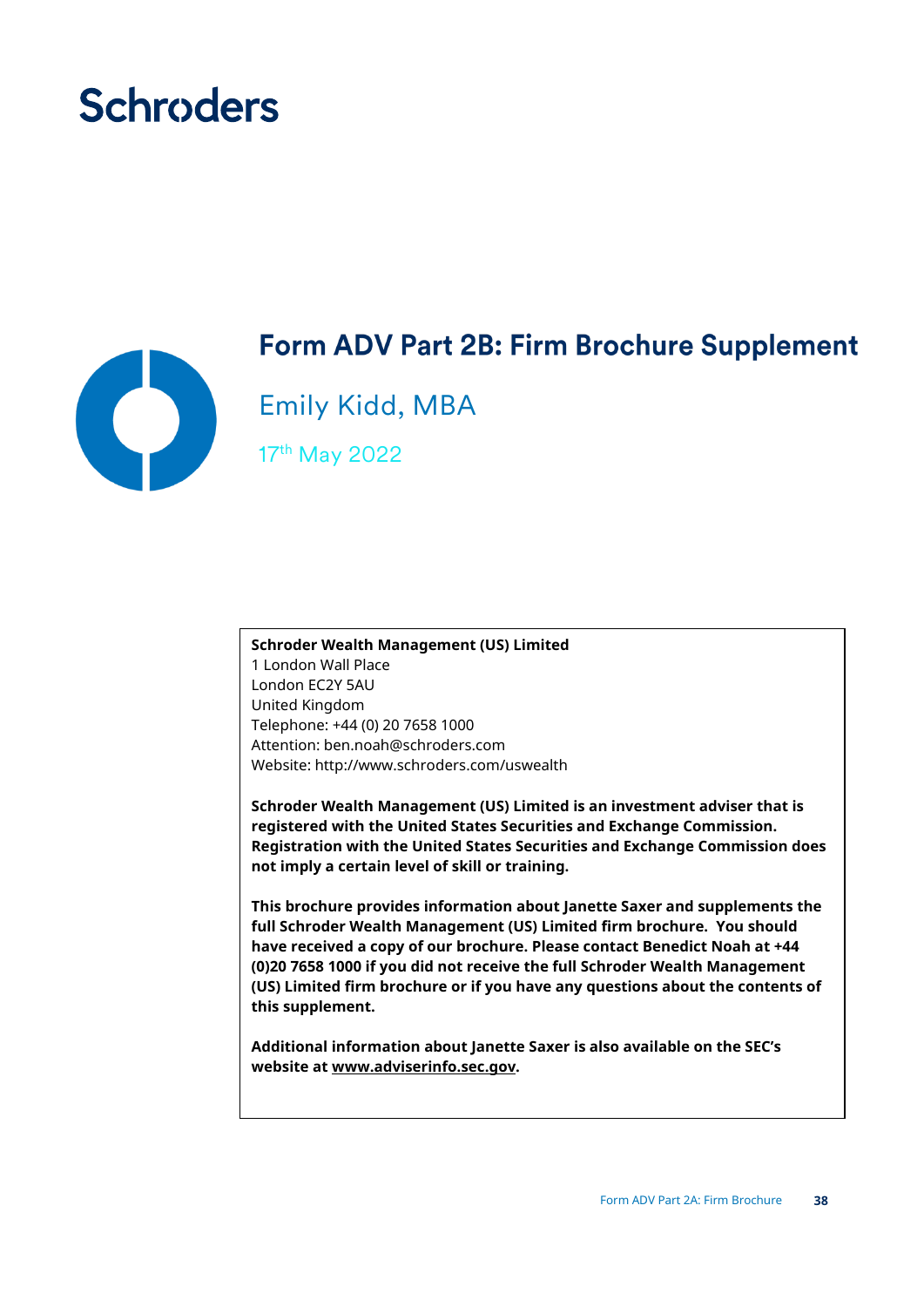## **Section 1 Educational background and business experience**

**Full Legal Name:** Emily Caroline Kidd

**Born:** 1988

**Education:** BSc Experimental Psychology, University of Bristol, UK Masters in Business Administration (MBA), Chicago Booth, University of Chicago, USA

### **Recent business experience:**

Emily joined Schroders in 2021 as a Portfolio Manager prior to which she was based in the U.S. with J.P. Morgan's Private Bank years where she advised clients with multi-generational wealth across the Midwest on investments, banking, philanthropy and wealth planning. Previously Emily worked as a consultant in Singapore and London with Accenture and Egon Zehnder and has a total of 11 years' experience.

## **Professional designations:**

- FINRA SIE, Series 65 and Series 7 qualified
- CISI Investment Advice Diploma
- CISI Level 6 PCIAM

## **Section 2 Disciplinary Information**

Emily has not been, and is not, involved in any legal or disciplinary events.

## **Section 3 Other business activities**

## **Investment related activities**

Emily is not engaged in any other investment-related activities that provide substantial compensation or involves a substantial amount of her time.

### **Non-Investment related activities**

Emily is not engaged in any other business or occupation that provides substantial compensation or involves a substantial amount of her time.

## **Section 4 Additional Compensation**

Emily does not receive any compensation for advisory activities other than those described in this brochure supplement and the full Schroder Wealth Management (US) Limited firm brochure.

## **Section 5 Supervision**

The Senior Management team of Schroder Wealth Management (US) Limited is responsible for the supervision of all employees and for the oversight of investment advice provided to clients. The Senior Management team includes Dominic Emmerson (Board Director), Martin Heale (Portfolio Director), Janette Saxer (Portfolio Director), Matthew Ayres (Deputy Financial Controller, Wealth Management), Hayley Kempshall (Global Head of Middle Offices, Wealth Management), Wilaf Moore (Portfolio Director) and Benedict Noah (Global Head of Compliance, Wealth Management).

Dominic Emmerson is responsible for monitoring the advice that Emily provides to clients. His telephone number is +44 (0)20 7658 1000.

We use the following key controls to monitor the advice given to clients, the output of which is reported to the Senior Management team: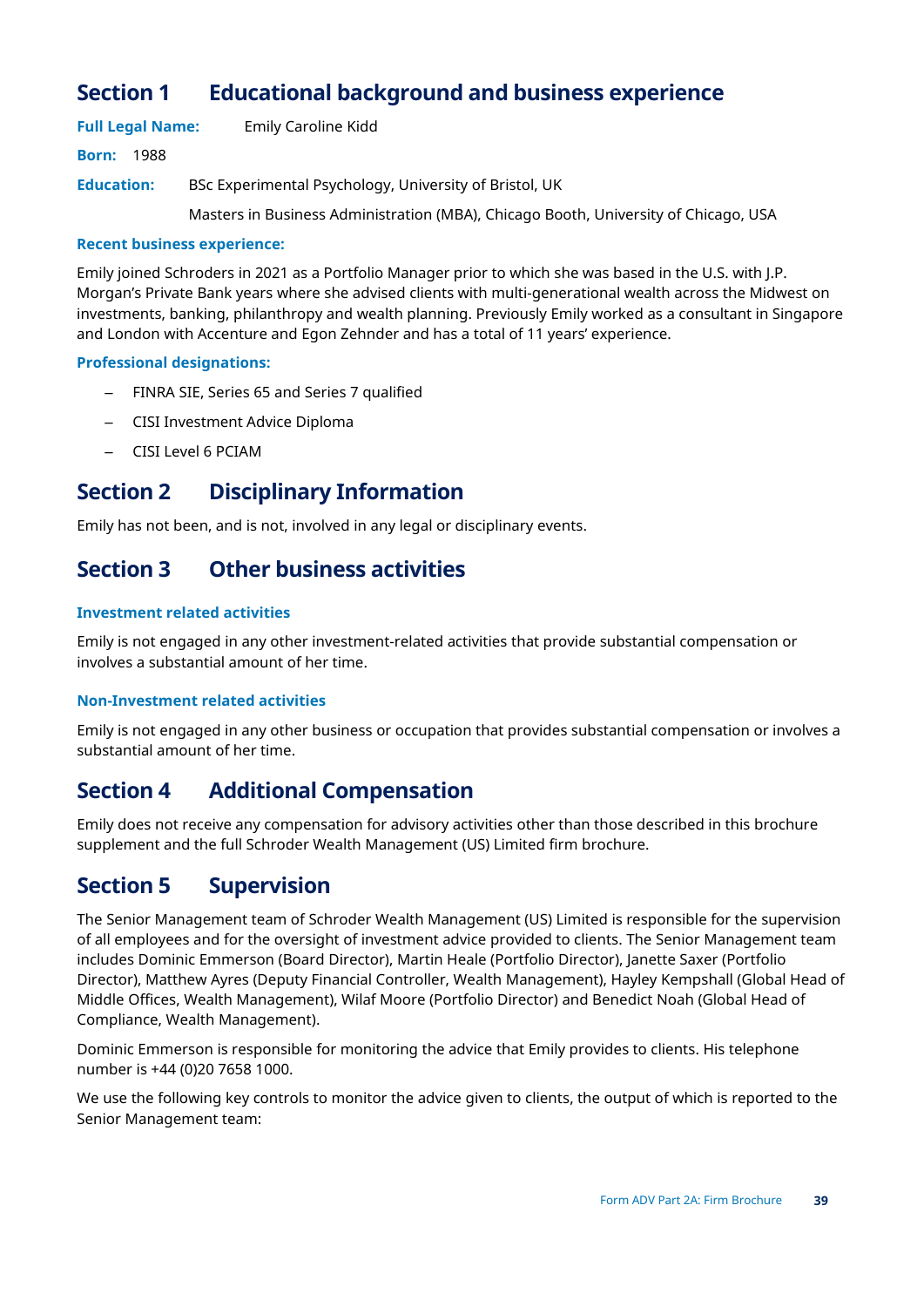- Tim Burrows, the firm's Head of Client Operations, periodically performs an independent review of the portfolio's asset allocation against the client's investment parameters;
- Dominic Emmerson periodically performs peer group reviews of client's portfolio performance ;
- We hire a firm of independent consultants that periodically assesses risk-adjusted performance and volatility against the industry peer group for the client's portfolio;
- Benedict Noah, the firm's Chief Compliance Officer, undertakes periodic reviews for compliance issues; and
- Alec Merrett of our Internal Audit Function performs periodic audits.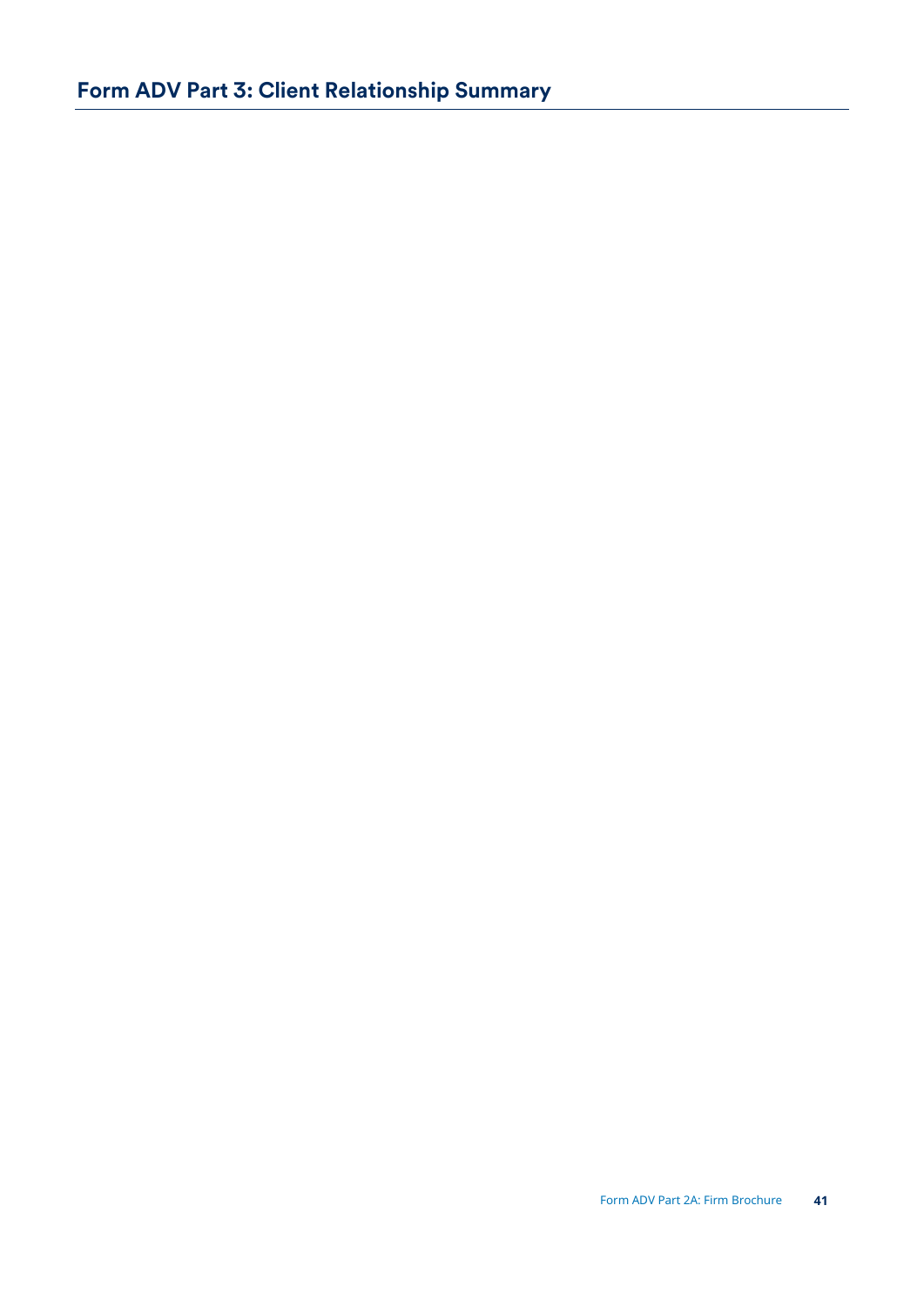# **Schroders**



# Form ADV Part 3: Client Relationship Summary

Schroder Wealth Management (US) Limited

31st March 2022

**Schroder Wealth Management (US) Limited** 1 London Wall Place London EC2Y 5AU United Kingdom Telephone: +44 (0) 20 7658 1000 Website: http://www.schroders.com

**Schroder Wealth Management (US) Limited is an investment adviser that is registered with the United States Securities and Exchange Commission.** 

**Additional information about Schroder Wealth Management (US) Limited also is available on the SEC's website at www.adviserinfo.sec.gov.**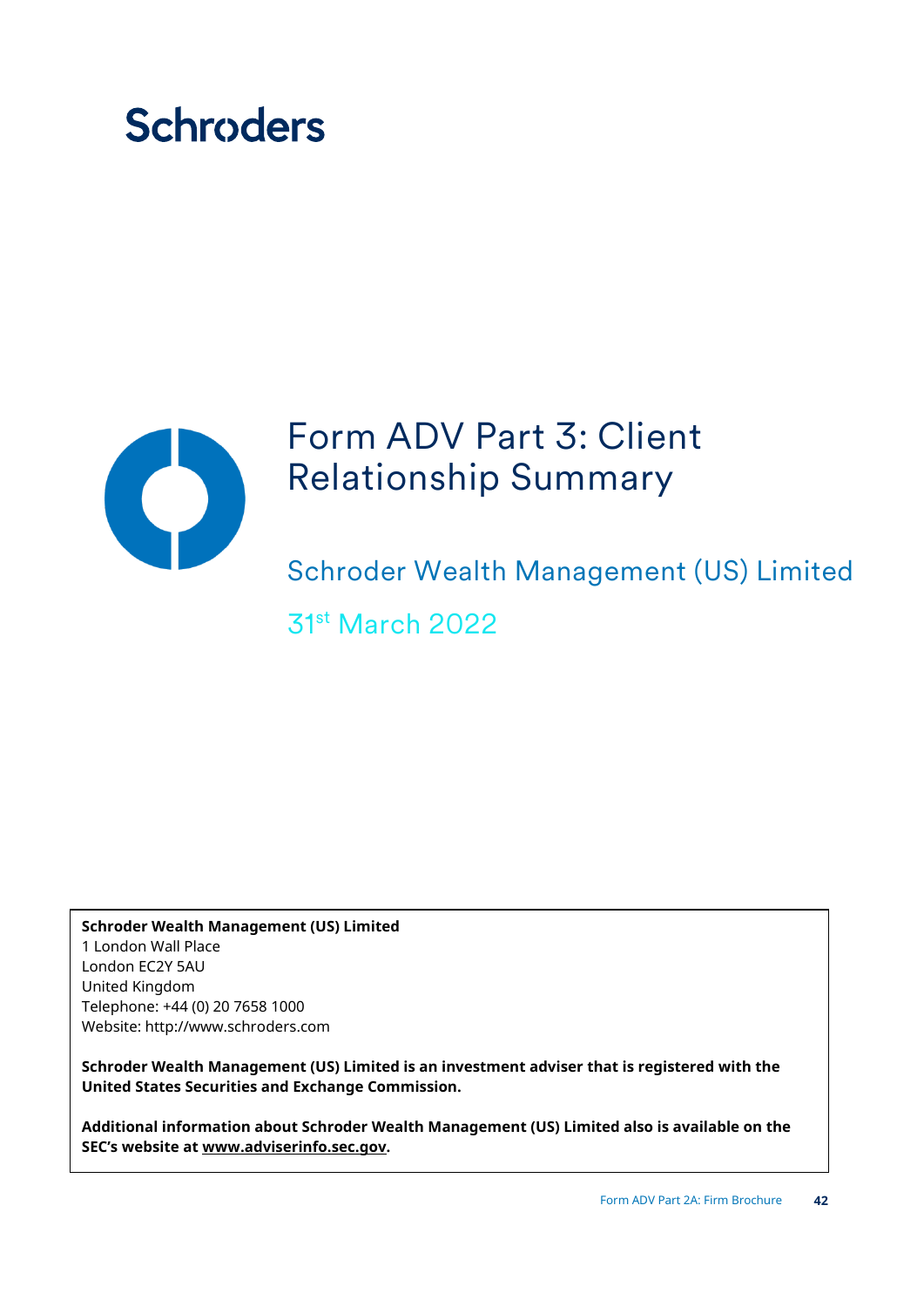## Item 1: Introduction

Schroder Wealth Management (US) Limited ("**SWUSL**") is registered with the Securities and Exchange Commission (SEC) as an investment advisor. Free and simple tools are available to research firms and financial professionals at *Investor.gov/CRS*. You will also find educational materials about broker-dealers, investment advisors, and investing.

## Item 2: Relationships and Services

#### **What investment services can you provide me?**

SWUSL offers investment advisory services in a variety of investment strategies. Retail investors may invest through portfolio services ("**Portfolios**") on either an advisory or a managed basis. Principally Portfolios will contain equities, bonds, certain types of collective investment vehicles and similar investments.

If you open a Portfolio, you will pay an on-going asset-based fee at the end of each quarter for our services, based on the value of the cash and investments in your Portfolio.

We review and monitor Portfolios on a continuous and ongoing basis, and we have controls to monitor investment transactions and guidelines in Portfolios. In the Portfolios we manage on a discretionary basis, we have the authority to purchase and sell investments without asking you in advance for approval, although this would be subject to the terms of the mandate we have agreed with you. Where a Portfolio is non-discretionary, you (or any agent appointed by you) would make all ultimate decisions regarding the purchase or sale of investments. Whether a particular Portfolio is to be managed on a discretionary or non-discretionary basis would be agreed in writing with you.

Portfolios are subject to a minimum Portfolio size, which can vary depending on the type of Portfolio.

**For additional information**, please see our Form ADV Part 2A (items 4-7), which has been provided to you at the outset of your relationship with us and annually thereafter. Additional copies can be provided on request.

### *Conversation starters to ask us:*

- *"Given my financial situation, should I choose an investment advisory service? Why or why not?"*
- *"How will you choose investments to recommend to me?"*
- *"What is your relevant experience, including your licenses, education and other qualifications? What do these qualifications mean?"*

## Item 3: Fees, Costs, Conflicts, and Standard of Conduct

### **What fees will I pay?**

Principal Fees and Costs. The investment management fees we charge are generally calculated as a percentage of the market value of assets under management in Portfolios ("Asset-Based Fee"), and are deducted from the Portfolios.

Other Fees and Costs. Our clients will typically pay fees to their custodian and third party brokers (where applicable) in addition to our management fees. Certain types of investments held within Portfolios (e.g. collective investment vehicles, foreign exchange transactions, etc.) may also apply their own fees and charges.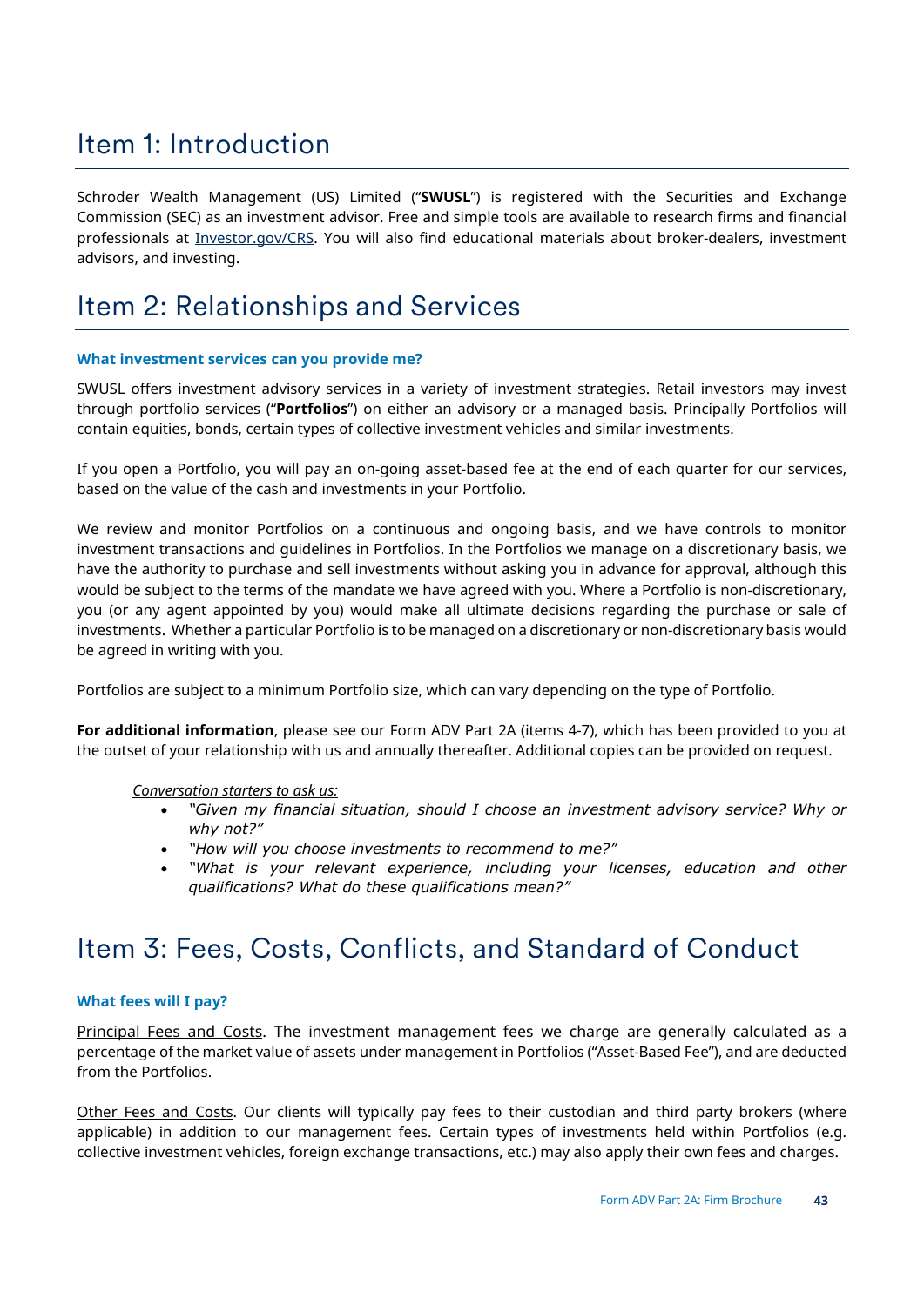Conflicts of Interest. Asset-Based Fees may create a conflict of interest as the more assets you have in your Portfolio, the more you will pay in fees to us, and we may therefore have an incentive to encourage you to increase the assets in your Portfolio.

**Additional information:** You will pay fees and costs whether you make or lose money on your investments. Fees and costs will reduce any amount of money you make on your investments over time. Please make sure you understand what fees and costs you are paying. Please see form ADV Part 2A (items 5-6) and the costs and charges schedule we have provided to you (where relevant) for additional information.

### *Conversation starter to ask us:*

*"Help me understand how these fees and costs might affect my investments. If I give you \$10,000 to invest, how much will go to fees and costs, and how much will be invested for me?"*

## **What are your legal obligations to me to me when acting as my investment adviser?**

When we act as your investment adviser, we have to act in your best interest and not put our interest ahead of yours. At the same time, the way we make money creates some conflicts with your interests. You should understand and ask us about these conflicts because they can affect the investment advice we provide you. Here are some examples to help you understand what this means: For example, there may be some limited circumstances where we may invest in collective investment vehicles managed by one of our affiliate companies. There may also be instances in which we are managing Portfolios that have differences in the fee paid by different clients. Managers have a potential conflict of interest arising from these differences, including the possible incentive to favour accounts for which we receive higher fees. Further details of how we monitor and manage conflicts of interest is set out in our Conflicts of Interest Policy Summary, a copy of which is provided to clients together with our Terms of Business at the outset of our relationship. Further copies of that Conflicts Summary are available on request. Additional information on conflicts of interest can also be found in our Form ADV Part 2A brochure (Items 10, 11, and 14).

### *Conversation starter to ask us:*

*"How might your conflicts of interest affect me, and how will you address them?*

## **How do your financial professionals make money?**

Generally, our investment professionals are remunerated through a base salary and variable performancerelated pay, which consists primarily of an annual bonus award. This bonus award will include consideration of the investment performance of professionals' Portfolios as well as professionals' ability to grow assets under management. Consideration is also given to conduct related behaviour such as compliance with our internal policies and procedures, compliance with applicable industry rules and regulations, and professionals' disciplinary history.

## Item 4: Disciplinary History

## **Do you or your financial professionals have legal or disciplinary history?**

No. Please go t[o Investor.gov/CRS](http://www.investor.gov/CRS) for a free and simple search tool to research us and our financial professionals.

*Conversation starter to ask us: "As a financial professional, do you have any disciplinary history? For what type of conduct?"*

## Item 5: Additional Information